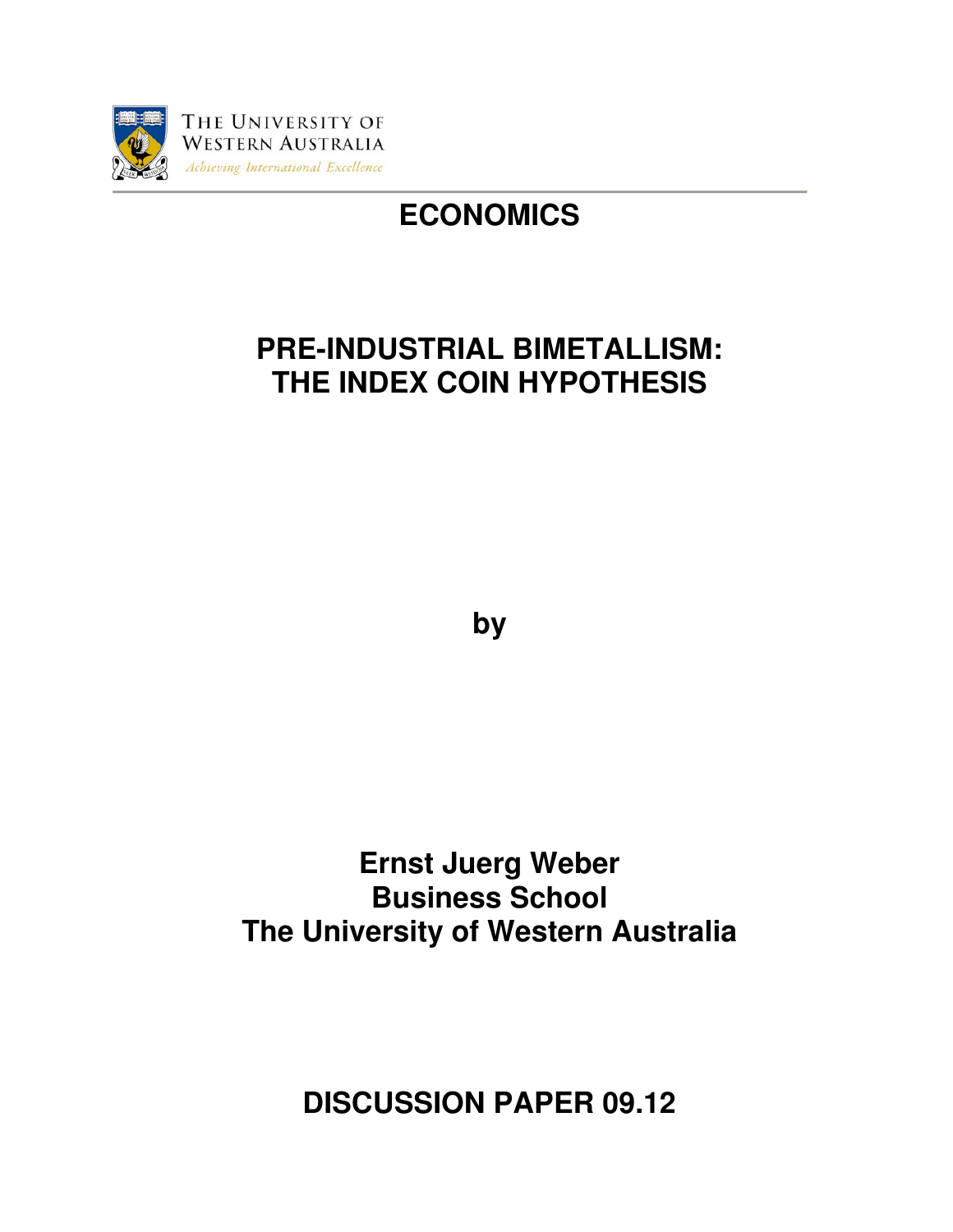#### **Pre-industrial Bimetallism: The Index Coin Hypothesis**

by

Ernst Juerg Weber\* University of Western Australia Business School – Economics Program

### **Abstract**

 $\ddot{\phantom{a}}$ 

In early monetary systems the unit of account was separate from the medium of exchange. Commodity prices and prices of coins were quoted in terms of a fixed quantity of metal that was embodied by an 'index coin'. Coins circulated at their metal value because coinage was imperfect and fixed exchange rates would have interfered with the operation of bimetallism. An indication that the exchange rates of coins were market determined is the absence of value marks on coins. During the Industrial Revolution, improvements in the quality of coinage led to the fusion of the unit of account and medium of exchange function of money. As a consequence, pre-industrial bimetallism gave way to nineteenth century bimetallism, in which the make of currencies alternated between silver and gold.

<sup>\*</sup> An earlier version of this paper benefited from comments by participants in seminars held at the University of British Columbia, University of California (Santa Cruz), University of Chicago, University of Georgia, University of Rochester, Rutgers University, University of Toronto and University of Western Australia in 2000. I would also like to thank John Melville-Jones for helpful comments. All errors and omissions remain the responsibility of the author.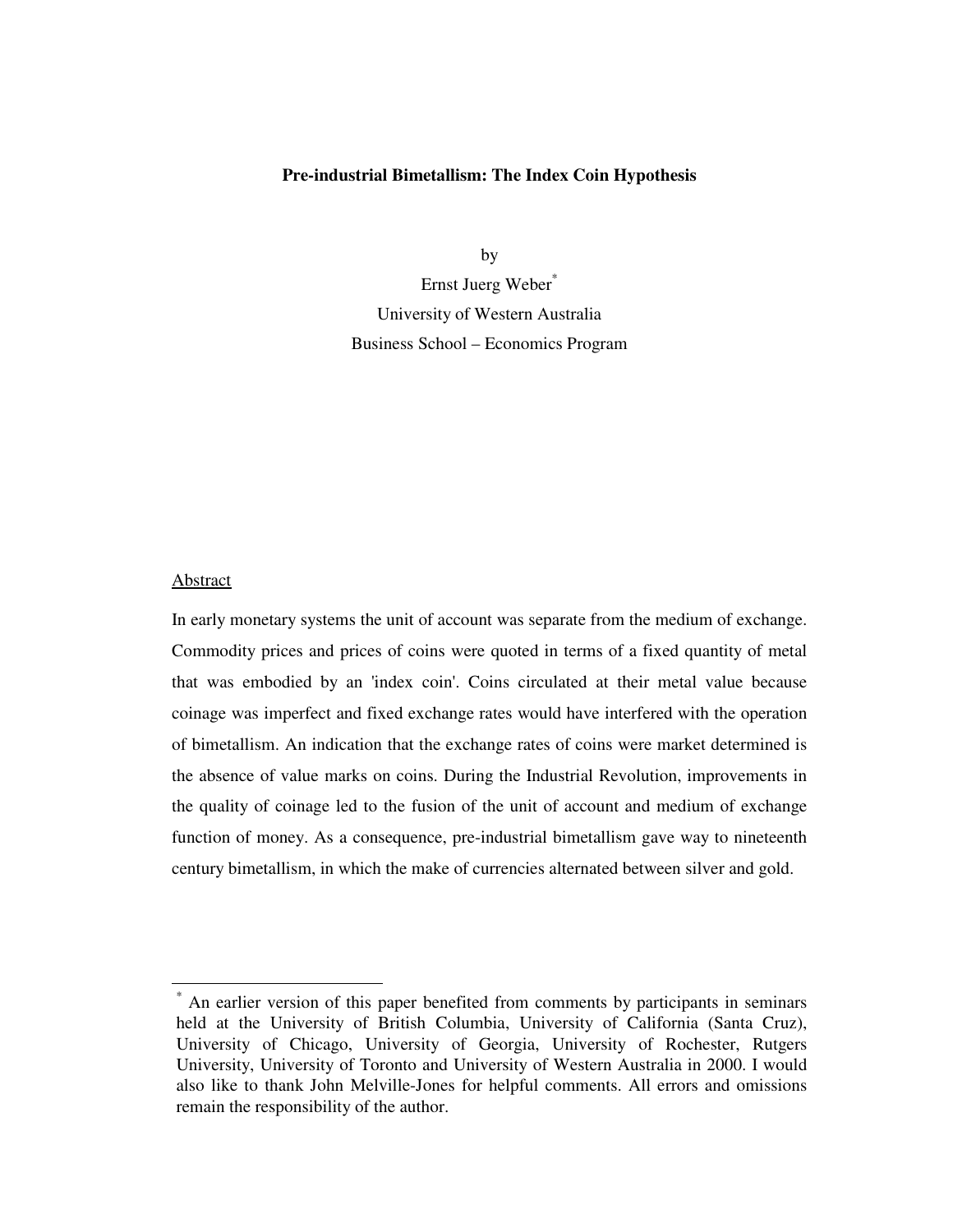Bimetallism prevailed for almost two and a half millennia, from the origins of coinage in antiquity until the nineteenth century. In early bimetallism full-valued gold coins circulated side by side with silver coins, occasionally supplemented by token coins, which were made of an alloy of base metals. During the Industrial Revolution, the historic bimetallic standard degenerated, giving way to a bimodal monetary standard, in which, depending on market conditions, the make of currencies alternated between silver and gold. Unlike pre-industrial bimetallism, nineteenth century bimetallism was essentially monometallic, with each metal intermittently serving as medium of exchange. By the end of the nineteenth century, all major countries were on monometallic standards: Europe and America on gold and Asian countries on silver. Compared with the endurance of bimetallism, the gold-standard era was short, providing a mere transition period between historic bimetallism and the modern paper standard that eventually arose during the twentieth century.

Monetary economists tend to deplore the demise of bimetallism.<sup>2</sup> Friedman (1990a,b) argues that the abandonment of bimetallism by the United States was a costly policy mistake that went largely unnoticed when Congress debated the Coinage Act of 1873. Gallarotti (1994) suggests that policy makers succumbed to a "growing ideological attraction to gold" in both Europe and the United States. Oppers (1996) takes this as evidence that Germany and the Latin Monetary Union capriciously switched to gold in the 1870s. Flandreau (1996) calls the emergence of the international gold standard a "blatant failure of international cooperation." However, the fact that bimetallism was abandoned universally and permanently makes it unlikely that the adoption of monometallism was an inadvertent policy mistake. It is also unclear why this alleged policy mistake should have occurred in the 1870s and not at another time, maybe two hundred years earlier? The main flaw of the view that the switch to monometallism was avoidable is that it compares the gold standard, which took hold in the second half of the nineteenth century, with the degenerate nineteenth century bimetallism that preceded it. De facto monometallism had emerged in most industrial countries already decades before the official change to gold, which simply recognized the

 $2$  The main advantage of nineteenth century bimetallism was that the purchasing power of the monetary unit was more stable than in monometallism, at least as long as both metals remained in circulation. For analyses of nineteenth century bimetallism see Niehans (1978, ch. 8), Barro (1979), McCallum (1989, ch. 13), Redish (1995), Dowd (1996), Eichengreen (1996, ch. 2), Sargent and Smith (1997) and Flandreau (2004).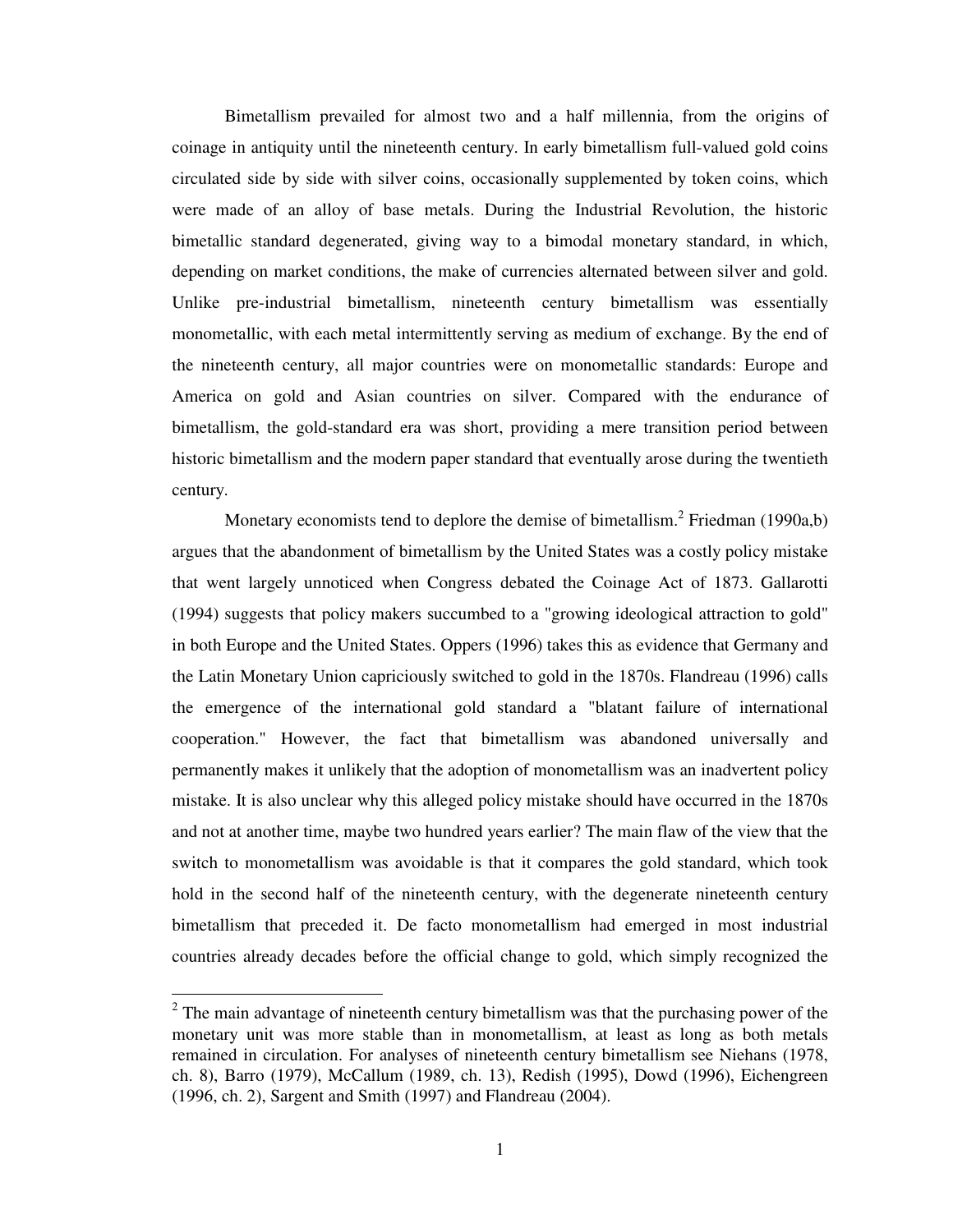prevailing state of monetary affairs. Thus, the historic dividing line between bimetallism and monometallism lies not in the 1870s, but decades earlier (in Great Britain more than a century earlier), when pre-industrial bimetallism, in which gold and silver coins circulated side by side, gave way to alternating nineteenth century bimetallism.

This paper reviews the history of bimetallism from antiquity until the nineteenth century. The analysis focuses on the fundamentals of bimetallism, namely the technological and institutional conditions that determined the process of coinage. The main argument is (1) that pre-industrial bimetallism differed from nineteenth century bimetallism and (2) that technical advances in the process of coinage made bimetallism unworkable during the Industrial Revolution. In pre-industrial times the unit of account was separate from the medium of exchange because the quality of coins was poor. The crux of the argument is that there is no obvious unit of account in a metallic monetary system with heterogeneous coinage. As there was no high quality coin that could have served as unit of account, how did merchants quote prices and in what unit of account did they conduct commercial calculations? The hypothesis in this paper is that pre-industrial merchants used the official mint weight of a leading coin of their hometown for accounting purposes. Thus, both commodity prices and prices of coins (exchange rates) were quoted in terms of a fixed quantity of metal, embodied by an 'index coin'.<sup>3</sup> Even specimens of the index coin had a market price that deviated from parity because of wear and tear and deliberate abuse. Therefore, the index coin did not enjoy a decisive advantage as a medium of exchange, and it circulated side by side with other coins, even though its official metal weight served as unit of account. The index coin stayed on an equal footing with other coins as a medium of exchange until the Industrial Revolution. Then, the quality improvement in coinage gave rise to de facto monometallism by fusing the unit of account function of the index coin with the medium of exchange function. The ability to circulate at par gave the index coin (and its multiples and fractions) a decisive advantage as medium of exchange. At the same time, the operation of Gresham's Law frustrated attempts to retain a bimetallic coinage by defining the unit of account in both silver and gold. Thus, the quality improvement in coinage lies at the

<sup>&</sup>lt;sup>3</sup> In Weber (1996) I used the term 'link coin', following a practice found among economic historians (see Lane and Mueller (1985) and Harl (1996)). I now prefer the term 'index coin' because its official mint weight anchors the price level.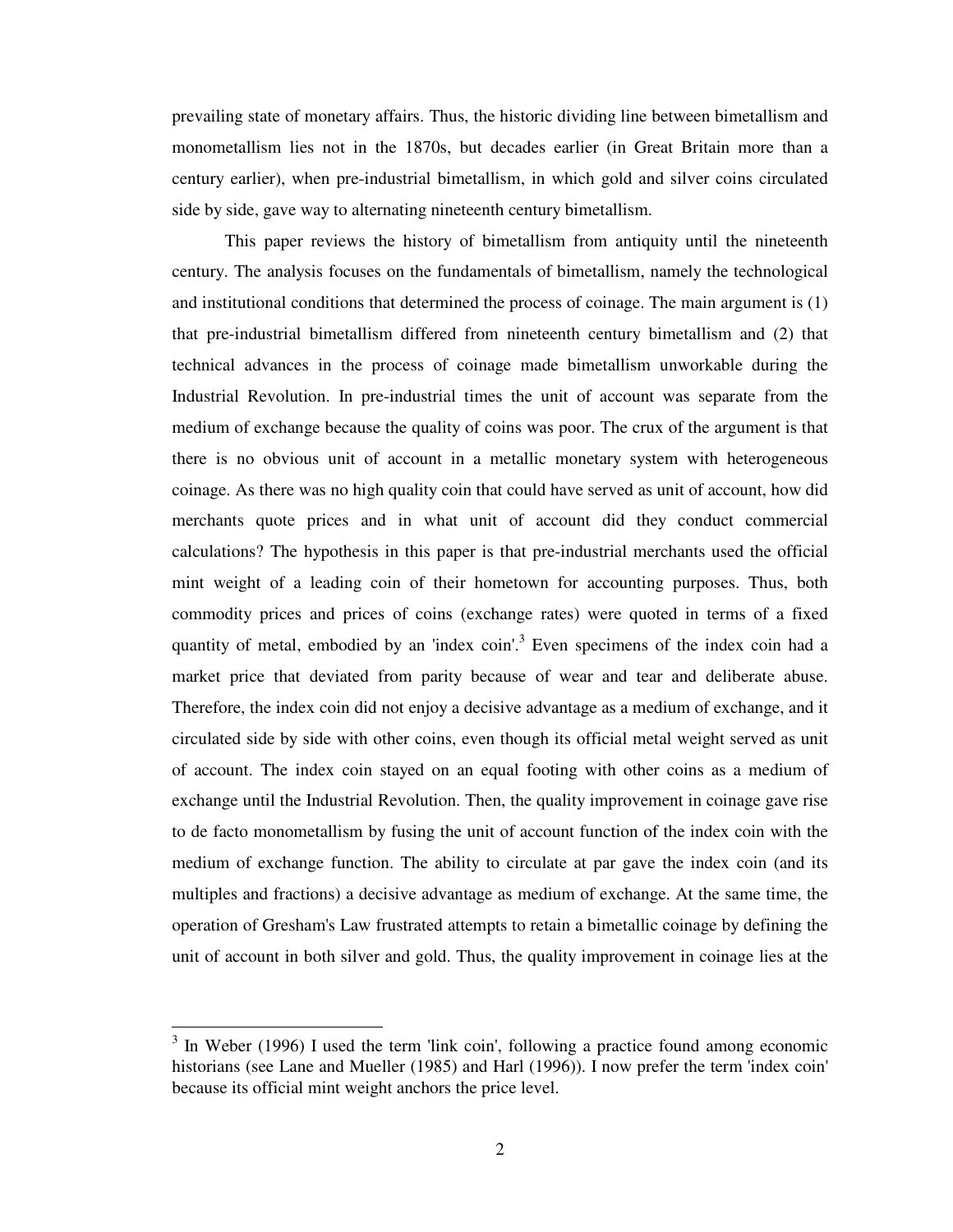root of the transformation of pre-industrial bimetallism to de facto monometallism during the nineteenth century.<sup>4</sup>

The index coin hypothesis complements standard price theory in order to explain the purchasing power of money in a monetary system with heterogeneous coinage. Economic forces determine the exchange value of a unit of monetary metal and the official mint weight of the index coin anchors the purchasing power of the unit of account. The mint weight of the index coin, the inverse of the official price of the monetary metal, is a purely nominal concept, playing the same role as the money stock in a paper standard. Deliberate changes in the mint weight of the index coin produced proportional changes in the purchasing power of the unit of account. This paper applies the index coin hypothesis to the monetary systems of ancient Greece (Section 1), Rome (Section 2) and the Middle Ages (Section 3), and to the transition of pre-industrial bimetallism to de facto monometallism during the Industrial Revolution (Sections 4 and 5). The conclusion (Section 6) relates the index coin hypothesis to issues in modern monetary economics.

#### 1. The Origins of Bimetallism in the Greek World

-

Coinage was invented in western Turkey in the late seventh century  $BC$ <sup>5</sup>. The region was inhabited by Greeks, who lived in coastal cities, and by the Lydians, whose capital Sardes lay further inland. The earliest coins consisted of electrum, a natural alloy of gold and silver (white gold), which was found locally in alluvial deposits. Geological processes determined the composition of natural electrum, although mints quickly mastered the technique of alloying electrum. The analysis of two coins yielded 47.8% and 50.0% of gold, and 47.0% and 43.3% of silver, the remainder being accounted for by impurities (Cooper 1988, p. 8). Electrum coins played a significant role in early monetary history, circulating in western Turkey and the Black Sea area from the seventh until the fourth centuries BC.

<sup>&</sup>lt;sup>4</sup> Redish (1990, 2000) and Sargent and Velde (2002) pointed out the importance of changes in minting technology for the operation of metallic monetary standards. Their analysis focuses on the role of token coins in the gold standard. Selgin (2003) questions their finding that the mechanization of mints solved the small-change problem.

<sup>&</sup>lt;sup>5</sup> Sources for this section include Melville-Jones (1986), and Carradice and Price (1988).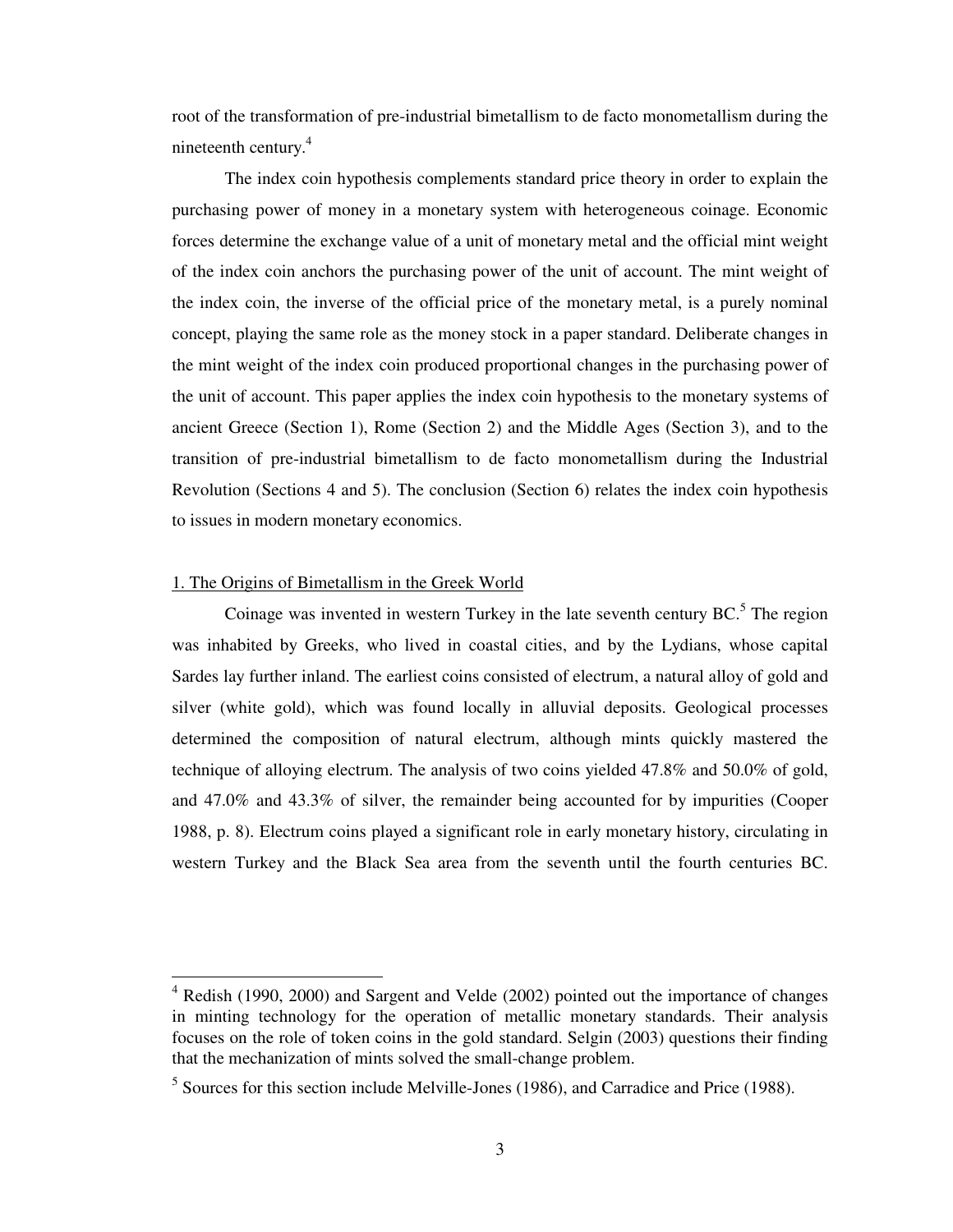Remarkably, the history of coinage had started with a symmetallic standard, as envisaged by Marshall  $(1887)$ .<sup>6</sup>

The legendary Croesus (561-546 BC), the last king of Lydia, is often credited with the creation of pure silver and gold coins. But silver coins emerged on the island of Aegina, across the Aegean Sea, at about the same time (and possibly somewhat earlier). In the sixth century BC, coinage spread from western Turkey to the Greek mainland and beyond to Greek cities in Sicily and southern Italy. Apart from the early use of electrum, Greek cities almost exclusively struck silver coins until well into the classical period (the time from the Persian wars (492-479 BC) until Alexander the Great (356-323 BC)). The first significant amount of gold coinage was issued by Athens when Sparta occupied the silver mines at Laurium during the Peloponnesian War (431-404 BC). Philip II (382-336 BC), who established Macedonian hegemony in Greece, minted both silver and gold coins, although most gold coins may have been issued posthumously by his son Alexander (Carradice and Price 1988, ch.  $7$ ).<sup>7</sup> On the Persian campaign, Alexander founded a large number of mints, introducing the practice of coinage as far eastward as the Indus valley. Earlier, coins had been struck only in the western satrapies (provinces) of the Persian Empire, in the former kingdom of Lydia.

Almost every Greek city and island minted coins, displaying a variety of designs, including animals, mythological figures and gods. Some coins were more ubiquitous than others (for example the Athenian silver 'owls' in the second half of the fifth century BC), but no mint ever established a monopoly in the Greek world. The 'owls' of Athens competed with the 'turtles' of Aegina, the 'colts' (named after Pegasus) of Corinth, and other coins. At the pinnacle of Hellenistic influence, during the fifth and fourth centuries BC, Greek coins circulated freely in the Mediterranean and the East, from Spain to the Indus valley.

<sup>&</sup>lt;sup>6</sup> Symmetallism differs from nineteenth century bimetallism inasmuch as the monetary unit is defined in terms of a *composite* consisting of fixed parts of silver and gold (and not independently in terms of both silver and gold). For this reason, there exists no imputed relative price between silver and gold that might differ from the market ratio, the Achilles' heel of nineteenth century bimetallism. Marshall's idea was to choose the relative weights of silver and gold in order to stabilize the price level. Friedman (1951) extended the concept of symmetallism to commodity-reserve currencies.

<sup>&</sup>lt;sup>7</sup> Early Celtic coinage imitated Philips's silver and gold coinage (Collis 1984, p. 144). Nash (1987) discusses coinage in the Celtic world.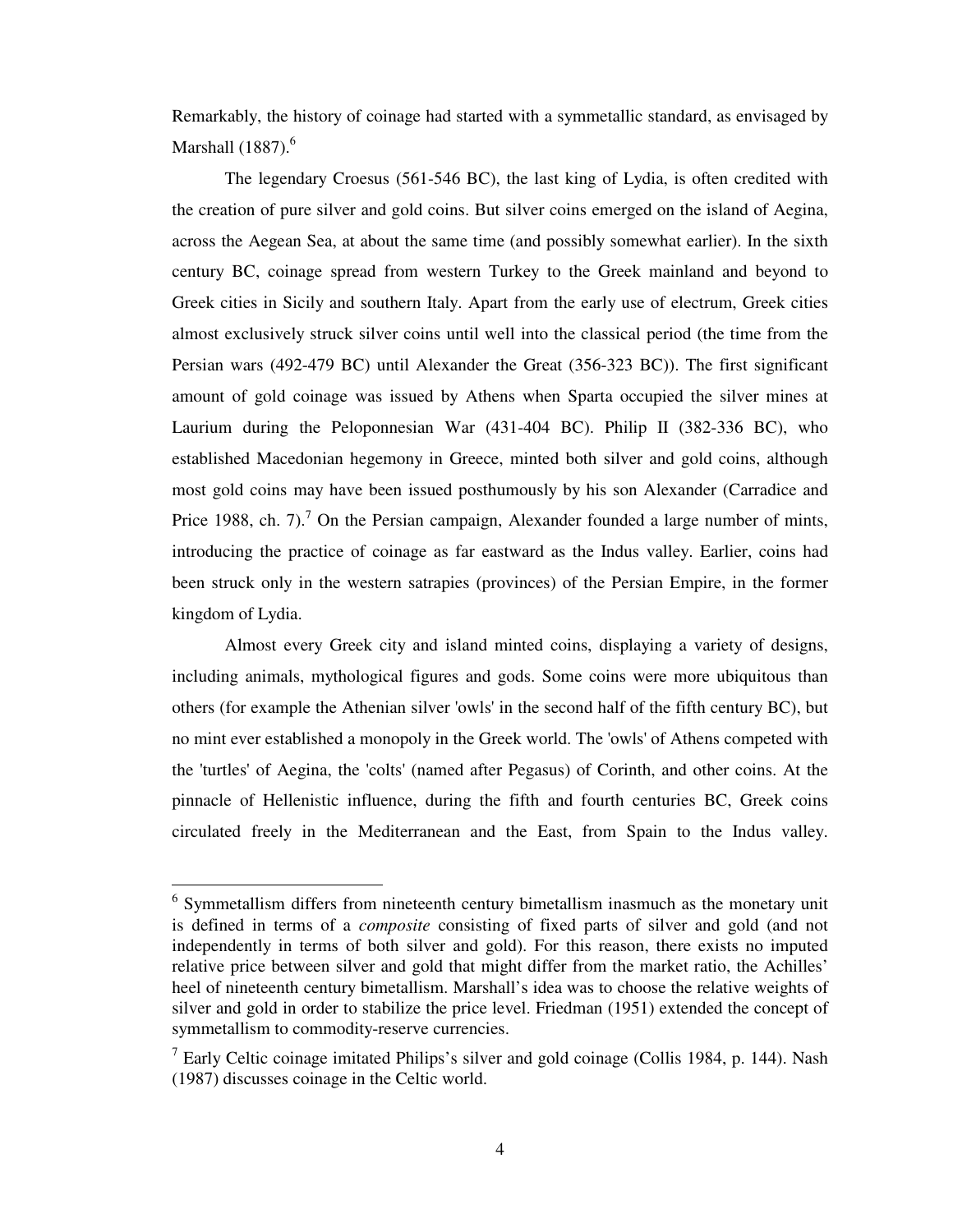Alexander put his portrait on imperial coins, but his rule was too short to secure a lasting dominance of imperial coinage. After Alexander's death, the diadochi (Alexander's generals) carved up the empire and new royal coinages emerged. During the Hellenistic period, which lasted from Alexander's death until the ascendancy of Rome, Greek coinage became so complex that, according to Carradice and Price (1988, p. 122), "no coherent account of it has ever been produced."

The names of Greek coinages, stater and drachma, are derived from commercial weights. The word *stater* means "that which balances the scales", and *drachma* originated from *drax*, the Greek word for a "handful of spits". As commercial weight standards varied across cities, coinages were struck to mixed standards. The Corinthian stater weighted 8.6 grams, the Aeginetic stater was 12.2 grams, the Milesian or Lydian stater was 14.1 grams, and the Euboeic stater was 17.2 grams. The drachma represented a smaller weight: 2.85 grams at Corinth, somewhat over four grams at Athens, and slightly over six grams at Aegina. Hence, the Corinthian stater was a three-drachmae piece, the Aeginetic stater was a didrachmon, with similar relationships existing elsewhere. Coinages included elaborate sets of multiples and fractions of the basic monetary unit. Multiples usually followed the dual system (didrachm, tetradrachm) and fractions were expressed as one sixth. The obol was one sixth of a drachma.

The legacy of Greek coins suggests that merchants were accustomed to use a heterogeneous coinage that was issued by a large number of mints. In this monetary environment, how did merchants quote prices and in what unit of account did they conduct commercial calculations? The hypothesis in this paper is that the unit of account was separate from the medium of exchange. Accordingly, merchants used the official mint weight of a leading coin of their hometown for accounting purposes. Thus, both commodity prices and prices of coins (exchange rates) were quoted in terms of a fixed quantity of metal, embodied by an index coin. Even specimens of the index coin had a market price that deviated from parity if they were badly worn. If for example the drachma of Athens served as index coin, then all other coins were valued in terms of the official silver weight of the drachma (somewhat more than four grams), while underweight drachma pieces traded at a discount. For this reason, the drachma did not enjoy a decisive advantage as medium of exchange, and it circulated side by side with other coins, even though its official silver weight served as unit of account.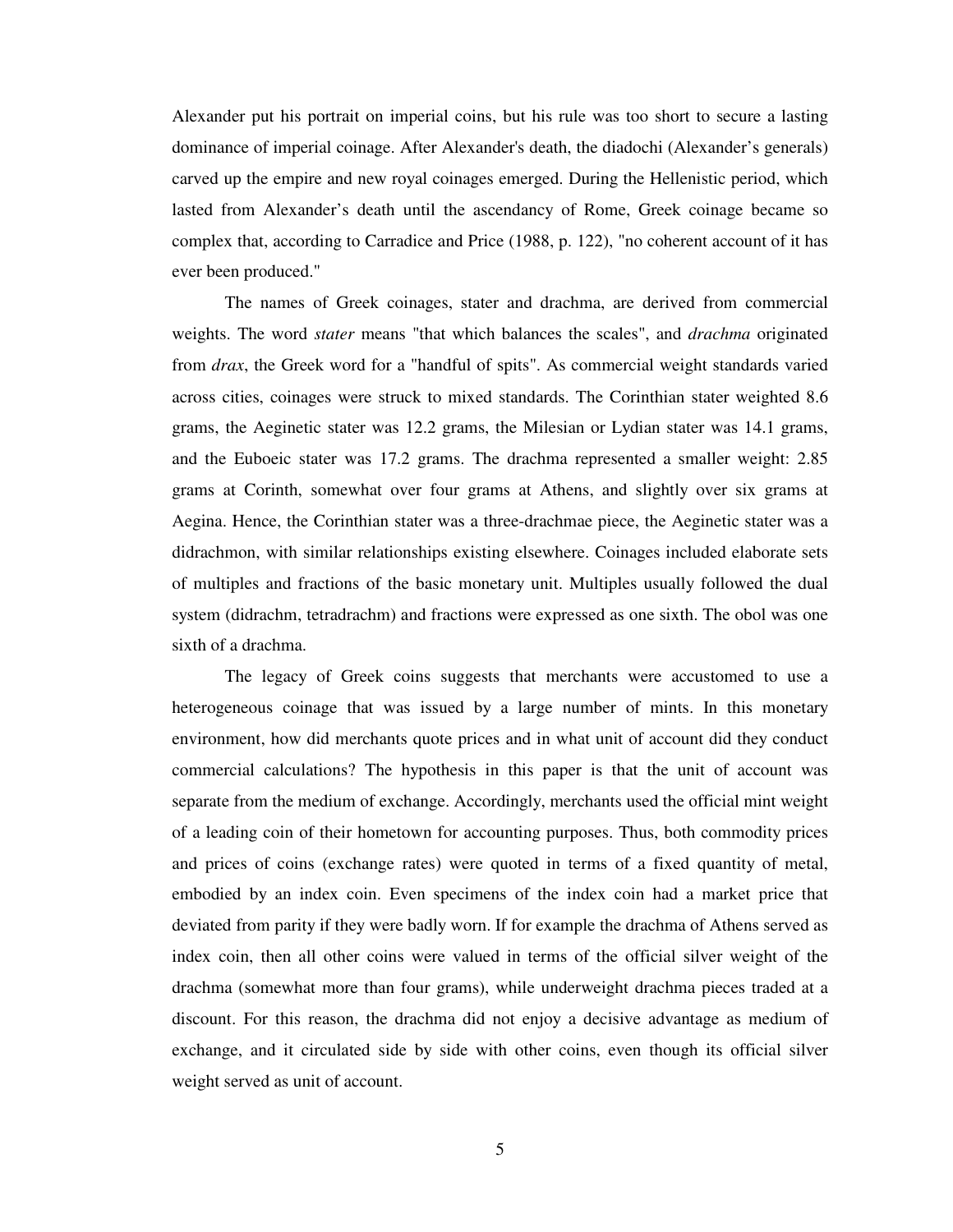The omission of value marks on Greek coins suggests that they circulated at market determined exchange rates. Value marks would have been a nuisance because they would have conflicted with actual exchange rates if coins were imperfect. In monetary history the absence of value marks is a reliable sign that coins traded at exchange rates that depended on their true metal weight and prevailing metal prices. Major coins lacked value marks from antiquity until the eighteenth century (with a notable exception during the late Roman Republic). On the other hand, the use of value marks indicates that coins were designed to circulate as tokens whose assigned values exceeded their true metal value. In Greek times, tokens were used only for emergency issues and minor denominations. Among the earliest tokens were those of Timotheus, an Athenian general, who paid his troops with bronze coins in the war against the Chalcidian League (364-359 BC). The coins, which were marked with one or two dots, were designed to pass for one or two obols. It remains an open question whether Timotheus's promise to redeem the coins after the war and his prospects of victory were sufficiently credible to establish parity with the silver obol.<sup>8</sup>

In general, the quality of Greek coins was high, although there are examples of carefully filed coins, in particular from the early centuries of coinage. This confirms that coins circulated at market determined exchange rates. Free exchange rates between coins protected against deliberate abuse because it is not worthwhile to painstakingly clip and file coins if this reduces their value by the very amount to be gained through these practices. The abuse of coins is profitable only if maltreated coins can be passed on at official exchange rates, irrespective of their true metal weight. Since the valuation of coins required special skills, some cities, for example Athens in c. 375 BC, employed officials who tested coins and settled disputes among merchants. According to an inscription, the officials certified local coins (and possibly foreign coins that were at par with local ones), giving them legal tender status.<sup>9</sup> Yet, the certifiers did not impose unrealistic exchange rates because this would have led to the widespread abuse of coins, for which, unlike in medieval Europe, there is no evidence in Greek times. For these reasons, in Athens the index coin was the drachma, which was accepted by tale (by counting individual coins) if it conformed to the official standard,

<sup>&</sup>lt;sup>8</sup> Dots were also used on early bronze tokens in Greek colonies in Sicily, indicating the number of unciae.

 $9^9$  Melville-Jones (1993, p. 59) reprints the inscription.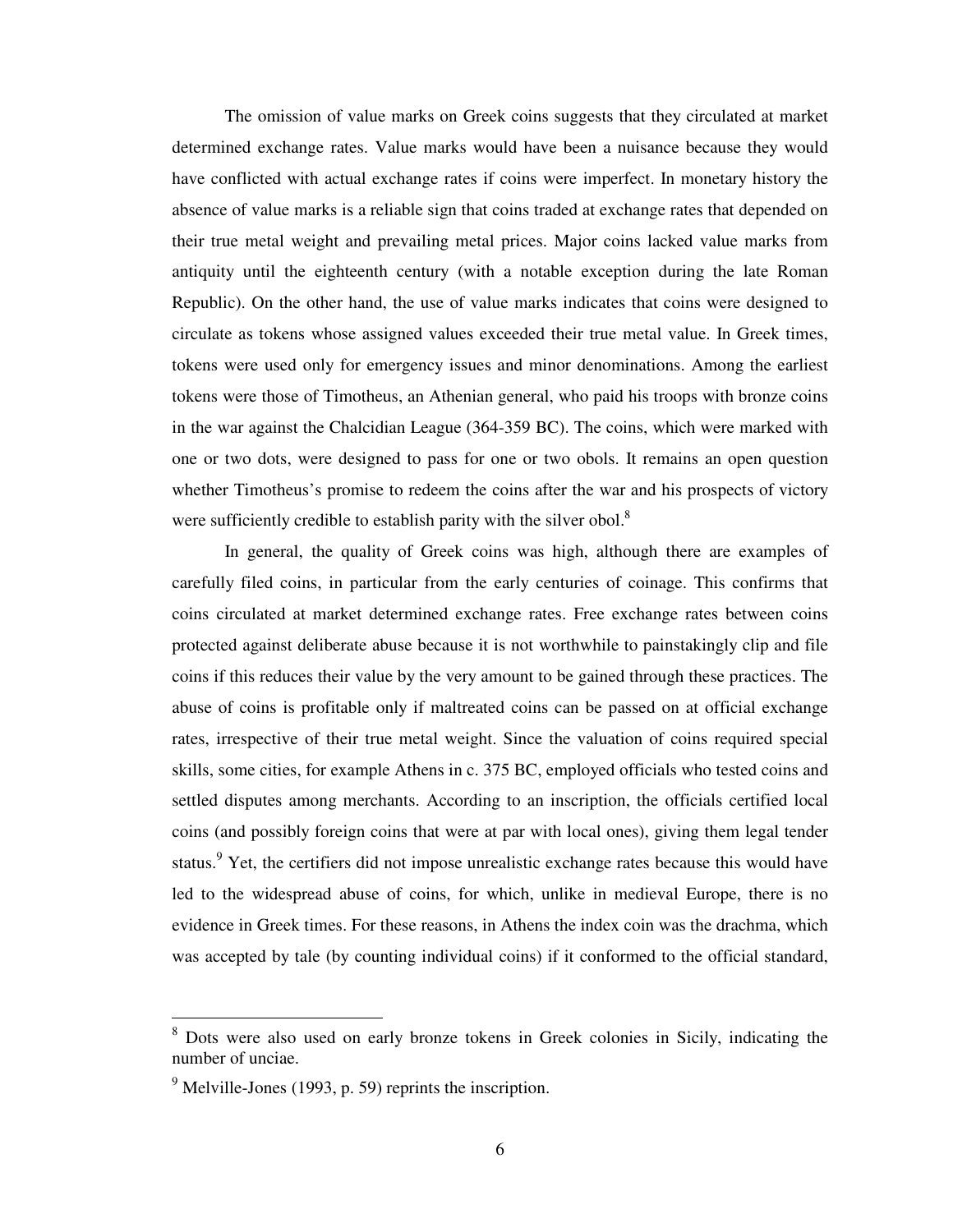and which, together with foreign coins, was traded at market determined rates if it was underweight.

Deliberate inflation through a reduction in the mint weight of the index coin was uncommon during antiquity. Usually, the mint weight of the index coin remained close to the corresponding commercial weight standard. Commercial weights that were inscribed with their coin equivalents show that the mint weight of the Athenian drachma was only about five percent less than the commercial drachma weight (Carradice and Price 1988, p. 92). Actually, this may have been the brassage (mint-charge). In the ancient world currency competition prevented deliberate inflation by a single city because the public could easily switch to more stable coinages, putting the mint of the inflating city out of business. The only substantial monetary debasement occurred in Ptolemaic Egypt, at the periphery of the Hellenistic world.<sup>10</sup> The distant location of Egypt, which could be reached only by sea and through deserts, enabled the monetary authority to suppress currency substitution by controlling the influx of foreign coinage.

#### 2. Roman Monetary Standards

-

During the first half of the third century BC, Rome gained control of peninsular Italy.<sup>11</sup> Then, the struggle for supremacy in the western Mediterranean led to three wars with Carthage, the so-called Punic Wars (264-241, 219-202, and 149-146 BC). After civil wars in the first century BC, the Roman Republic gave way to the Imperial system, which survived until the fifth century AD. Rome operated several monetary systems during its long history: key dates include the currency reform during the Second Punic War and the introduction of imperial coinage. Accordingly, it is convenient to distinguish between three time periods in Roman monetary history: the early Republican monetary system before the Second Punic War, the Republican monetary system from the Second Punic War until the end of the Republic, and the Imperial monetary system.

 $10$  Heichelheim (1930) analyzes the Ptolemaic monetary system, drawing on the large number of papyri that have survived from this period.

 $11$  Sources for this section include Crawford (1974, 1985), Burnett (1987), Melville-Jones (1990) and Harl (1996).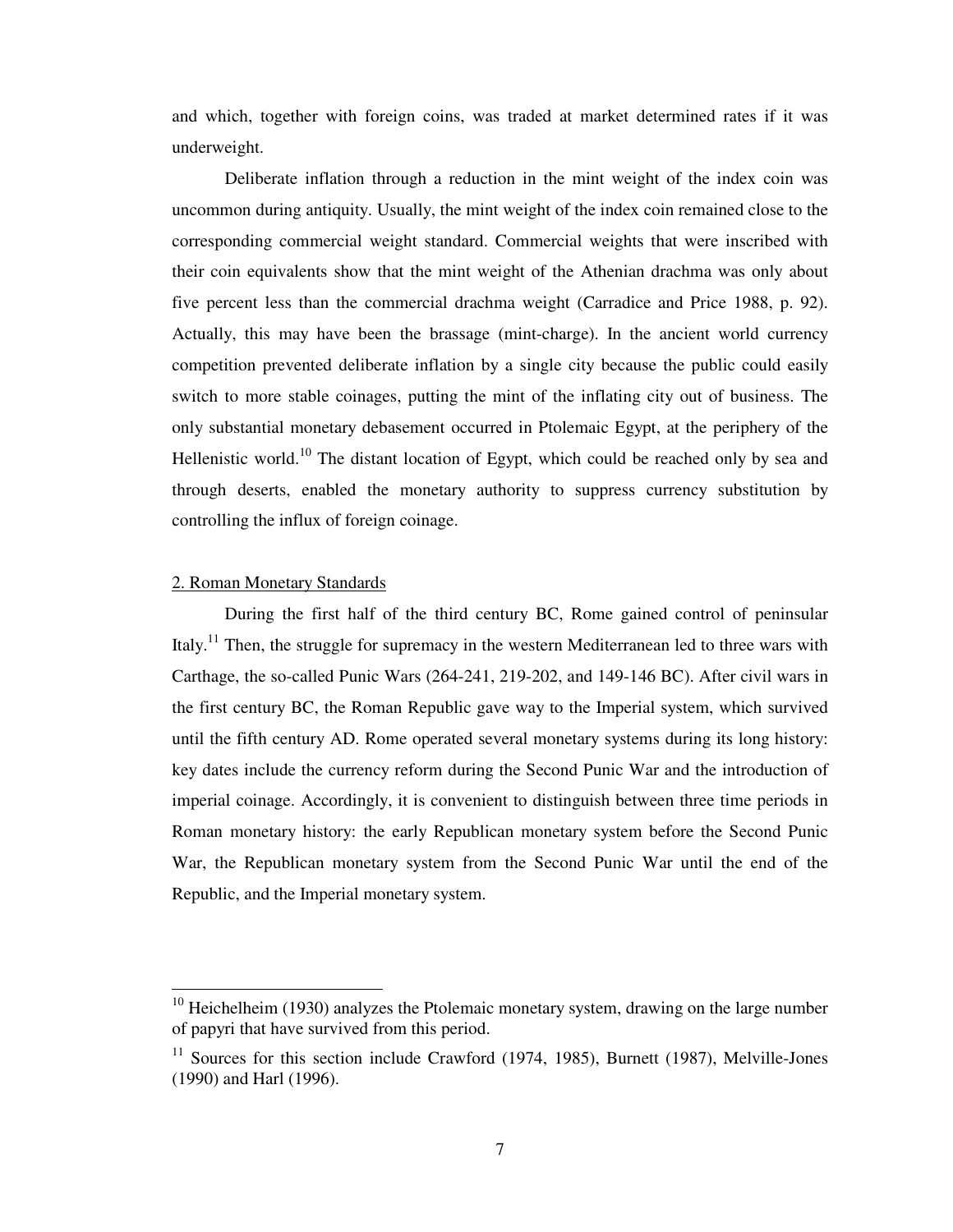#### Early Republican Money

-

At the beginning of the third century BC, Rome had a primitive bronze coinage. As the value of bronze was low, early Roman bronze 'coins' consisted of unwieldy bars and discs that were ill-suited for commercial transactions. The bronze bars, which were adorned by various designs, weighed about 1.5 to 1.6 kilograms, and the largest disc, the 'as', was initially one Roman pound (about  $324$  grams).<sup>12</sup> Bronze bars and coins were manufactured through casting, which is less precise than striking coins. Despite the shortcomings of bronze coinage, Rome produced only small quantities of silver drachmae and virtually no gold coins before the Second Punic War. Instead, Romans used silver drachmae from Hellenistic cities in southern Italy, whose monetary systems were more advanced.

The early Roman monetary system operated along the principles of a metallic monetary standard with heterogeneous coinage. Roman merchants had to deal with an uneven domestic coinage and a variety of foreign coins. The leading local coin, the bronze 'as', served as index coin, providing the unit of account in the early Roman system of reckoning. The 'as' system of account defined a wide range of denominations, whose coherence appears to have been a Roman innovation. A dupondius was worth two asses, while the subdivisions of the 'as' included the semis (1/2), triens (1/3), quadrans (1/4), sextans (1/6), uncia (1/12) and semuncia (1/24). These denominations were applied to both money of account and money in  $\text{coin}^{13}$  Small coins carried value marks in the form of pellets that stood for one uncia. The use of value marks suggests that the subdivisions of the 'as' were accepted by tale because value marks implied fixed exchange rates between coins. Small coins circulated by tale because the transaction costs of assessing small change would have been prohibitive in daily dealings. Even modest commercial transactions, however, required a heavy load of bronze coinage – bars and discs – which were used at true metal weight. Thus, although the official mint weight of the 'as' served as unit of account, 'as'

<sup>&</sup>lt;sup>12</sup> Roman weights included the libra (pound), uncia and scrupulum. One pound equaled 12 ounces and one ounce was 24 scruples. Approximate modern weight equivalents are: pound (324 grams), ounce (27 grams) and scruple (1.125 grams), but Roman weights are uncertain. The scruple is often defined as 1.137 grams, although this is inconsistent with the likely weight of the pound (324 grams).

 $13$  Other multiples and fractions of the 'as' unit of account included decussis (10), quinquessis (5), quadrussis (4), tressis (3), bes (2/3) and quincunx (5/12). These values were rarely used for coinage.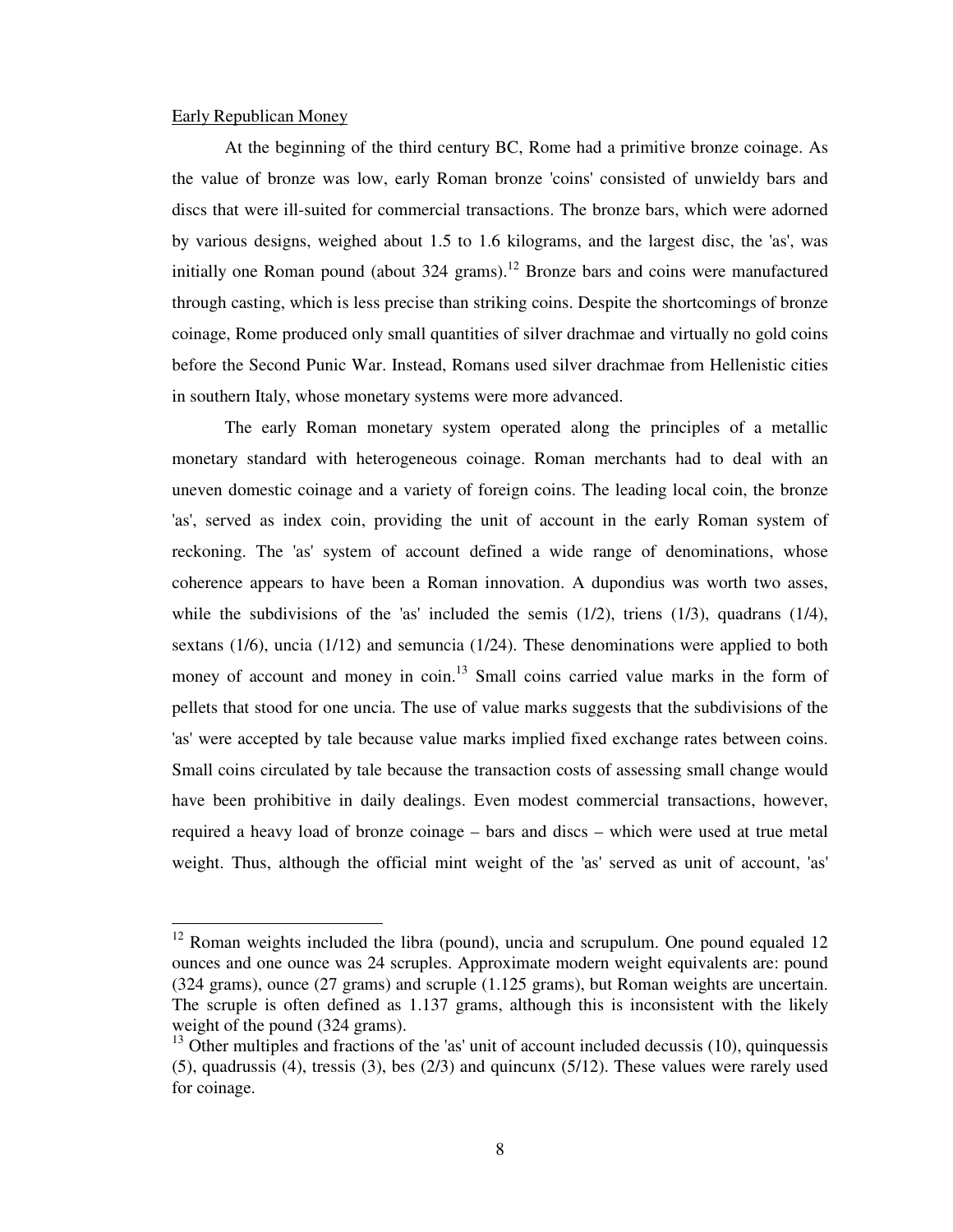coinage did not enjoy a decisive advantage as medium of exchange because, along with all other coins, it had to be valued in terms of 'as' money of account in commercial transactions.

Rome abandoned the bronze standard during the Second Punic War. Between 218 and 214 BC, the official mint weight of the bronze 'as' fell from ten to three ounces. The usual explanation for this is that fiscal stress during the war destroyed the Roman bronze standard. Accordingly, Rome deliberately debased the 'as' in order to finance the war. However, the military demand for bronze, which was used for armor and weaponry, probably increased the value of bronze. Therefore, the reduction in the mint weight of the 'as' may have been designed to offset the deflationary effect of a rise in the value of bronze. The debasement of the 'as' by 70% allowed for a tripling of the bronze price, which does not appear unrealistic during a major war. This interpretation suggests that the bronze standard was abandoned because of excessive fluctuations in the value of bronze during the Second Punic War.<sup>14</sup> Another motive for the introduction of precious metals coinage was that lowvalue bronze coinage was unsuitable to meet the needs of wartime finance. The upkeep of large armies would have required literally shiploads of bronze.

#### Republican Money

-

Around 211 BC, Rome adopted a bimetallic silver-gold standard that quickly turned into a de facto silver standard. The new index coin was the silver denarius, which initially weighed about 4.5 grams or four scruples, with a high degree of fineness (about 98%). Despite the emphasis on precious metals (in practice silver), the new monetary standard still showed vestiges of the earlier predominance of bronze, as Romans continued to reckon in asses. But counting in asses had become an empty custom because one 'as' in money of account always equaled one tenth of a denarius, the index coin in the new silver standard. The official mint weight of the silver denarius determined the purchasing power of the 'as' in money of account. At the same time, the tangible 'as' became a low quality token coin, whose composition and weight was subject to great variation.

Rome created the first coinage with explicit value marks in monetary history. The 'as' bore the Roman numeral I, making it the unit of account. The silver denarius, the true index

<sup>&</sup>lt;sup>14</sup> During the Roman Republic, the silver-bronze ratio was volatile, with a normal ratio of 1:120, and (tentative) extremes of 1:60 and 1:625 (Melville-Jones (1986, p. 143) and Heichelheim (1930, p. 28)).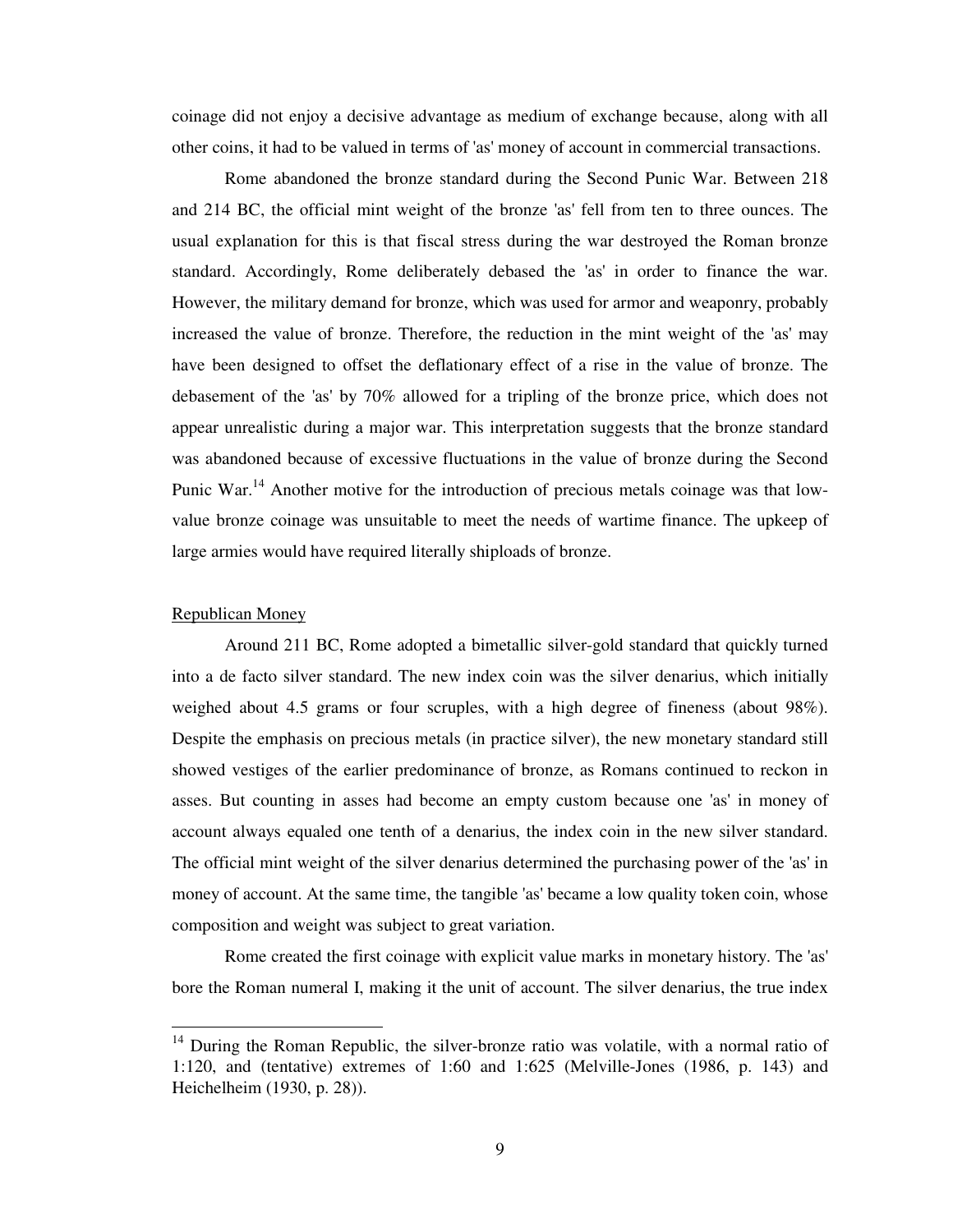coin, carried the numeral X, stipulating a value of 10 asses. Gold coins were struck in three denominations:  $\downarrow$ X (sixty asses), XXXX (forty asses) and XX (twenty asses). The silver coins below the denarius, the quinarius and sestertius, were marked V and IIs, indicating 5 and 2.5 asses. The 'as' was subdivided into 12 ounces that were represented by pellets on the triens  $(\cdots)$ , the quadrans  $(\cdots)$ , the sextans  $(\cdots)$  and the uncia  $(\cdot)$ . The semis was marked by an S (in lieu of six pellets), while the smallest coin, the semiuncia, displayed the symbol  $\varepsilon$ <sup>15</sup>

The introduction of value marks profoundly changed the operation of the Roman monetary system because they gave coins legal tender status in transactions that were defined in terms of asses. Mommsen (1860, pp. 194-95), whose work on ancient monetary systems influenced monetary historians and numismatists well into the twentieth century, clearly recognized the legal tender aspect of value marks:

"It was not only to assist in recognition and valuation of pieces that the Romans marked their money. … There was a law which gave to money so marked an official value, independent of its intrinsic value … these pieces alone were considered as coins, and all other kinds of money were in the eyes of the law but merchandise. All commercial transactions in national money so prescribed gave rise to a special and very severe procedure (*actio pecuniæ certæ*), all others gave the right only to the repayment of equivalent value, and could give rise only to a simple action (*quanti ea res est*). Whoever made a contract by weight doubtless did not lose the right of weighing when it pleased the creditor to pay him in *asses*, but whoever had to receive a fixed sum in *asses* had not the right to ask that they should be weighed, and had to accept them whatever their weight and fineness." (Translated by Burns (1927, p. 380, n. 2))

Thus, coins that bore value marks were used by tale in transactions that were defined in the 'as' unit of account.

The application of value marks seriously impaired the working of Republican bimetallism because the assigned values engendered fixed exchange rates between silver and gold coins. As predicted by Gresham's Law, Republican bimetallism almost immediately

 $15$  At the beginning of the denarius period, Rome issued large quantities of silver victoriatii, which were somewhat lighter and less fine than the denarius. The victoriatus, whose role in the Roman monetary system remains controversial, did not carry a value mark.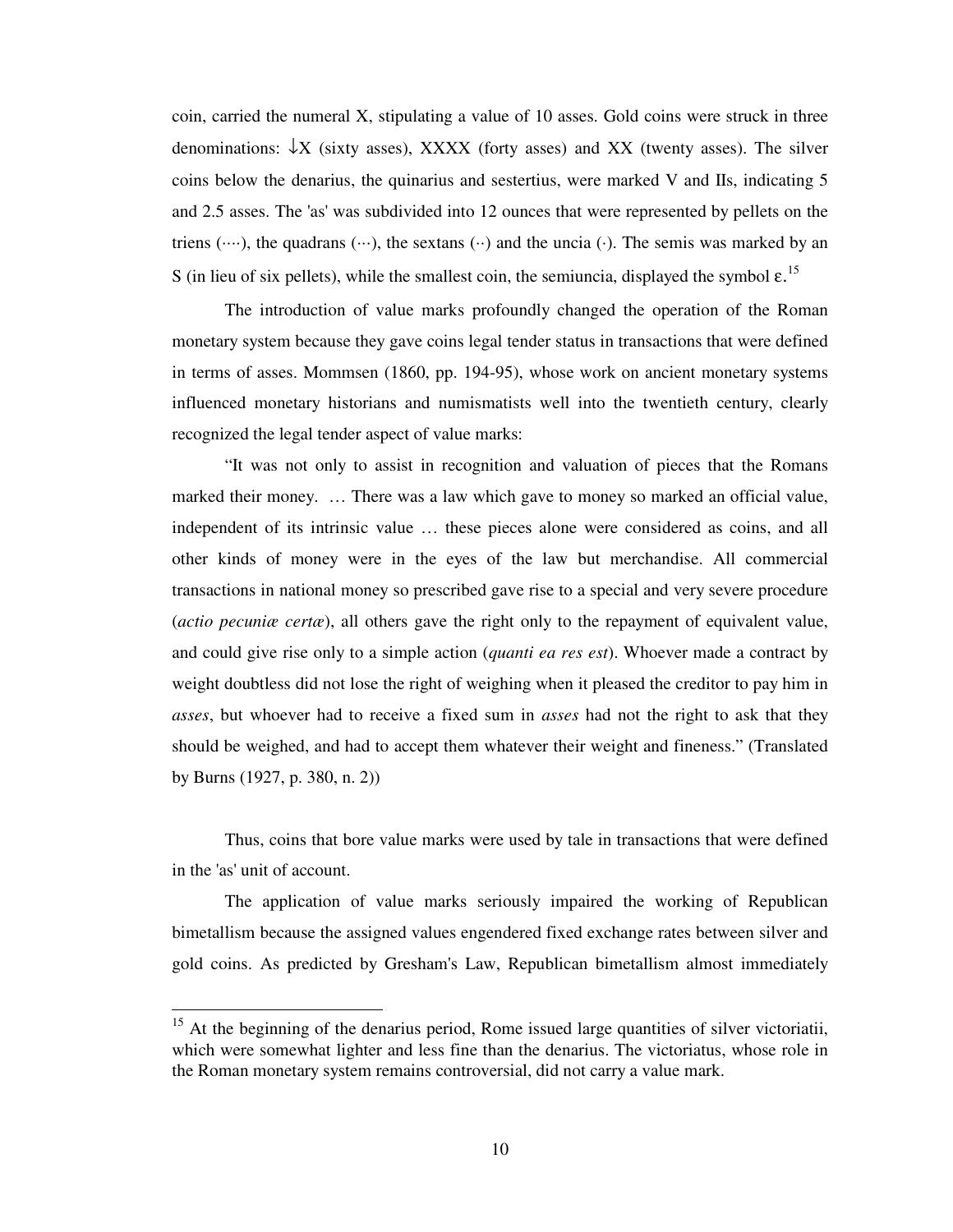collapsed into a de facto silver standard because silver coins were officially overvalued relative to gold coins.<sup>16</sup> A sixty 'as' gold piece weighed about 3.35 grams and a silver denarius (equivalent to ten asses) was 4.5 grams (Crawford 1974, p. 154). This implied an official silver-gold ratio of eight, which was far below the normal market ratio that lay between ten and thirteen in antiquity. It is uncertain why the founders of Republican bimetallism chose an official silver-gold ratio that was too low. They may have done so because precious metal prices were distorted at the inception of bimetallism during the Second Punic War. It is suggestive that the influx of war booty – silver and gold – started in 212 BC, shortly before the currency reform.

There existed two ways to create deliberate inflation in the Republican 'as' system of account. The monetary authorities could reduce the purchasing power of the 'as' by debasing the silver denarius or they could directly devalue the 'as' in terms of the denarius. The official mint weight of the denarius remained fairly stable during the Republic. The only substantial debasement occurred during the first half of the second century BC, when the mint weight of the denarius fell from 4.5 to 3.9 grams. However, in 141 BC the Roman monetary authorities reduced the value of the 'as' unit of account to 1/16 of a denarius. Accordingly, the value mark on the denarius was changed from X to XVI. This devaluation of the 'as' destroyed its usefulness as unit of account. Indeed, Romans reckoned in 'as' until its devaluation in 141 BC and in sestertii afterwards. But the devaluation of the 'as' did not affect the pivotal role of the denarius in the Roman monetary system. The denarius remained the index coin because one sestertius equaled one quarter of a denarius as unit of account.

The Roman Republic often turned moneys of former foes into provincial coinages. This pragmatic attitude avoided disrupting commerce and it saved the cost of recoinage, but it made Roman coinage more complex. During most of the Republican era, the denarius circulated in the core provinces in Italy and in the western Mediterranean, where the conflict with Carthage had ended with the total destruction of Carthaginian civilization. In the eastern Mediterranean the Romans, who admired Greek civilization, assimilated local customs. It

<sup>&</sup>lt;sup>16</sup> The choice of monetary metal may be understood as Nash equilibrium. Merchants set commodity prices (in terms of 'as' money of account) expecting that people would use overvalued silver coins in payments. Vice versa, people used overvalued silver coins because merchants set commodity prices accordingly. Rolnick and Weber (1986) and Sargent and Smith (1997) deal with the microeconomic foundations of Gresham's Law.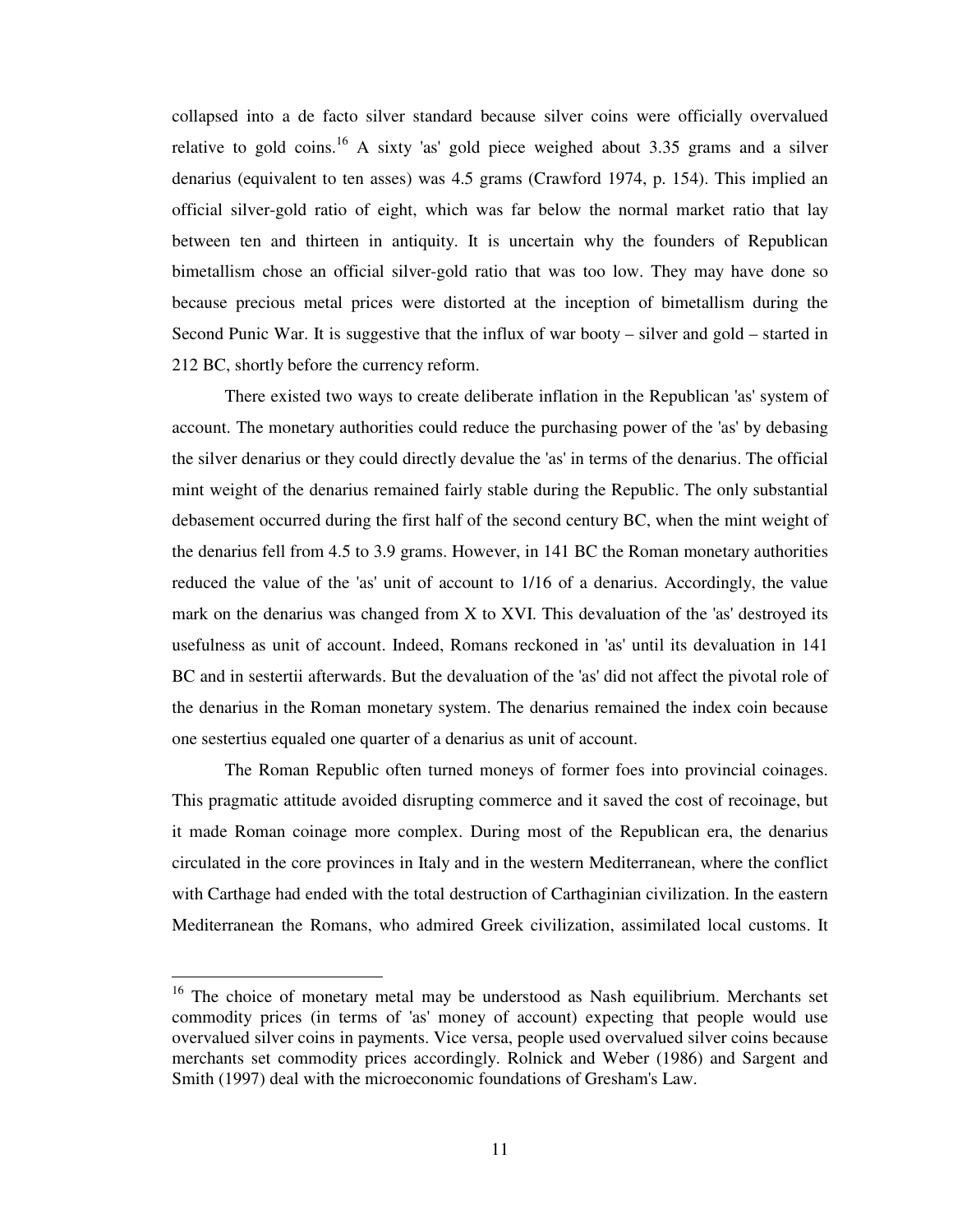took about a century from the annexation of Macedon (148 BC) and western Turkey (129 BC) until Roman money spread to the East. Still, the economic significance of provincial coinages should not be overemphasized, however interesting they may be from a numismatic standpoint. After the Second Punic War, Rome ran a national monetary system that was based upon the silver denarius. It seems likely that provincial coinages were valued in terms of the prevailing unit of account, first the 'as' and then the sestertius, in commercial transactions.

#### Imperial Money

During the civil wars in the first century BC, most protagonists struck coins. Julius Caesar marched on Rome in 49 BC, where he seized the well endowed Republican treasury. This windfall enabled him to strike vast quantities of silver denarii and gold aurei, which undoubtedly strengthened his political position. Despite the civil strife, the quality of Roman coinage remained strong in the first century BC. The military leaders operated in a highly competitive environment with shifting spheres of influence that depended on the tide of war. Intense competition – economic, political and military – prevented them from inflating by reducing the mint weight and fineness of coins. People could easily switch between coinages, making the demand for each brand of coins sensitive to changes in purchasing power. Only Mark Antony struck substandard denarii shortly before his downfall, a desperate measure that did not save him.

Unlike Republican precious metal coinage, Caesar's coinage did not carry value marks. He must have been aware of the fact that Republican bimetallism had failed because silver coins were officially overvalued relative to gold coins. The deliberate omission of value marks gave rise to a bimetallic coinage in which silver and gold coins circulated jointly at market determined exchange rates that were quoted in terms of sestertii. Crawford (1985, p. 243) notes that the denominations of Caesar's gold coins remain uncertain. Caesar's return to unmarked coinage provided a watershed in Western monetary history that has not yet found due recognition among monetary historians. From Caesar's time until the eighteenth century, precious metal coins did not carry value marks. For almost two millennia, major coins were designed to circulate at market determined exchange rates that, taking account of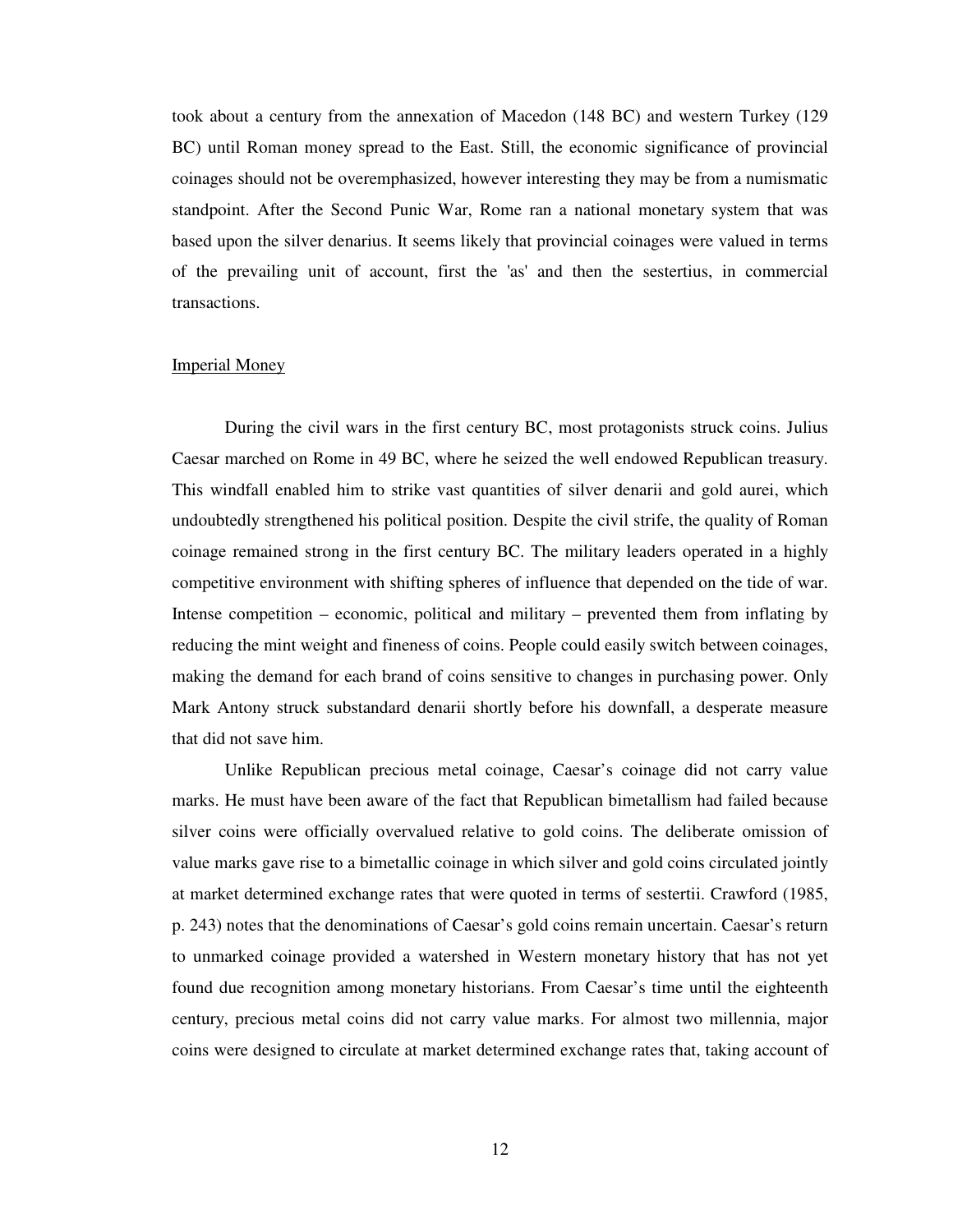wear and tear and deliberate abuse, depended on the true metal weight of coins and metal prices.

In 27 BC, Octavian became the first Roman emperor, assuming the name of Augustus. His role in establishing imperial coinage is often exaggerated. By the time he ascended to the imperial throne, a bimetallic monetary system had already emerged. At its heart, Augustan precious metal coinage was Caesarean. Augustus's contribution to imperial coinage was limited to the reform of base coinage, abandoning low quality bronze in favor of brass (sestertius and dupondius) and copper ('as', semis and quadrans). But the make of base coinage was irrelevant because token coins circulated at assigned values in small daily transactions.

One complication arises because one Augustan aureus was officially tariffed at 25 denarii. It seems that this official tariff was a less effective way of fixing exchange rates between coins than the earlier use of value marks. Unlike Republican coinage, imperial coinage remained bimetallic for centuries. In fact, the prevalence of the sestertius unit of account explains why the official tariff between the silver denarius and gold aureus did not impede the working of bimetallism. Suppose a merchant bought commodities with a price of 100 sestertii. Since sales contracts specified prices in sesterii, the merchant could pay by using any type of coin with a market value of 100 sestertii. There existed no opportunity to pay less by using aurei when gold was momentarily cheap. As coins were not denominated in sestertii, the seller was not obliged to accept aurei with a market value of less than 100 sestertii. The official tariff remained ineffective because it is not possible to fix a relative price, here between silver and gold coins, by pure fiat.<sup>17</sup> The market ratio of aurei in terms of denarii often deviated from the official tariff of 25. There arose no arbitrage opportunity because no institution traded silver and gold at the official tariff. The emperors were not in the business of providing a grateful populace with an unlimited supply of undervalued coins that could be melted down at a profit. It seems that some recoinages during the first century

 $17$  Suppose the government legislates that one apple should trade for three oranges. This would be of no consequence because, without coercion, no market would emerge in which the two commodities are exchanged at the official ratio. Effective price controls always involve *money prices* of commodities. Monetary regulations during the Roman Republic (and later during the eighteenth and nineteenth centuries) interfered with bimetallism because, using value marks on coins, the relative price of silver and gold was fixed indirectly by setting the *money prices* of silver and gold.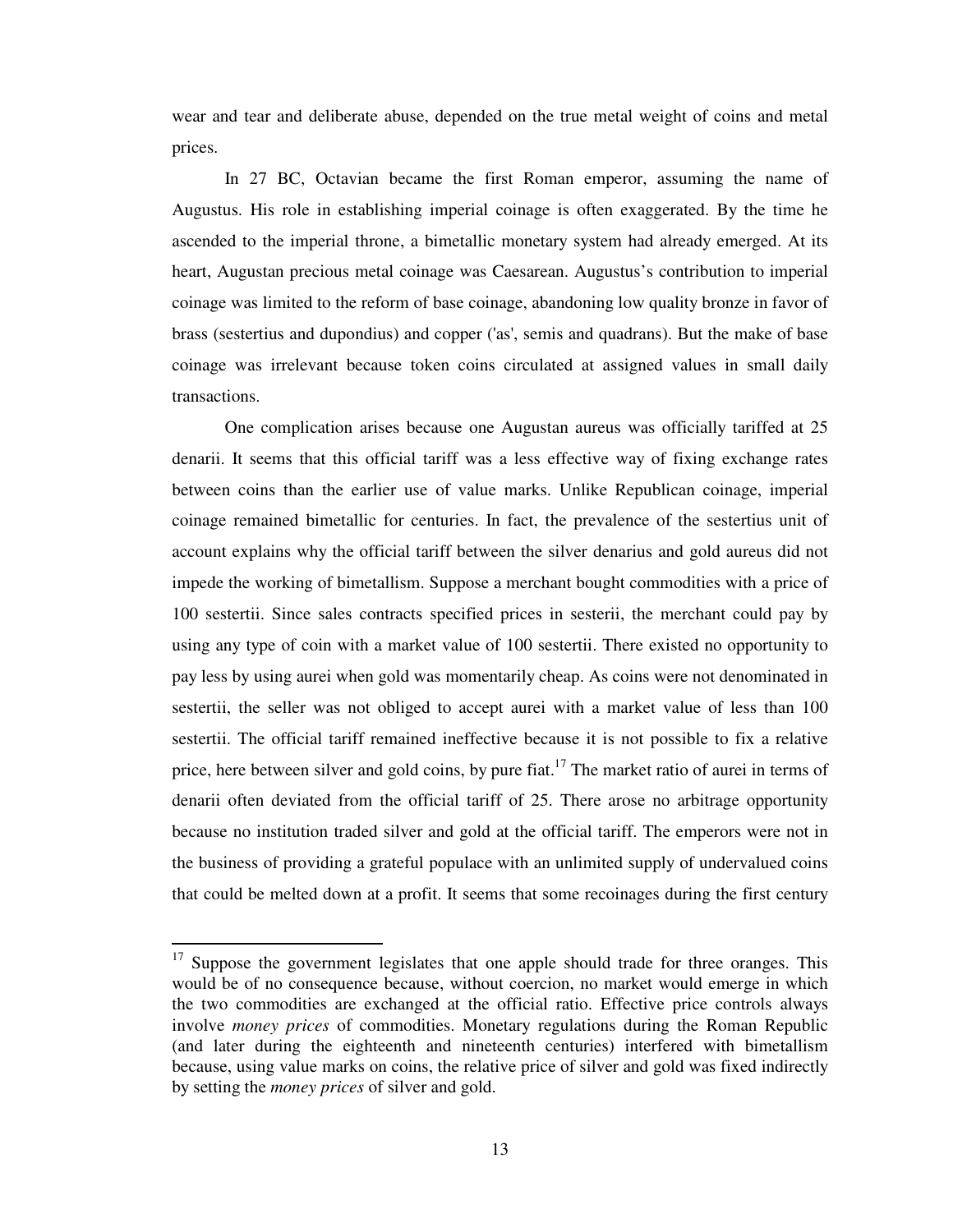were motivated by the desire to realign the market ratio between denarii and aurei with the official tariff of 25.

From Caesar's time until the early third century, the weight of the silver denarius dropped from about 3.9 to 3 grams, and its fineness was approximately halved to 50%. This amounted to an average debasement of about 2.1% per year. In the same time period, the gold aureus fell from about 8 to 6.5 grams. The slow deterioration of precious metal coinage was interrupted by several short-lived attempts to restore it. During the fourth century, economic and social conditions worsened in the Roman Empire. The weight of the aureus fluctuated strongly and the denarius became a base coin. In 301, Diocletian (~243-316) resorted to price controls in order to restrain inflation. Soon afterwards, Constantine (~280- 337) established a gold standard that was based on the solidus.

#### 3. Medieval Money

-

After the demise of the Roman Empire, Europe experienced a period of social and economic retrogression.<sup>18</sup> By the sixth century, trade had come to a virtual standstill and, as a medium of exchange was no longer needed, the economy became almost completely demonetized. Precious metal coinage was either hoarded or it was spent on luxuries that were imported from northern Africa and the East. During the eighth century, the revival of trade in the region of the English Channel and the North Sea generated a fresh demand for means of payment. A new silver penny coinage emerged, which dominated the European monetary system for the next five centuries. By the eighth century, the late Roman solidus system of account had given way to the medieval £/s/d system; one pound usually equaled 20 shillings and one shilling was 12 pence. The notation £/s/d is etymologically linked to the Roman libra (pound), solidus and denarius. From the tenth to the thirteenth centuries, Europe experienced a period of prosperity that coincided with an expansion of silver mining in eastern Europe and an influx of gold across the Sahara from western Africa. In the thirteenth century, at the beginning of the Renaissance, northern Italian city states introduced gold coins that became popular means of payment at fairs and in cities along Europe's trade routes. From then until the Industrial Revolution, European coinage included silver and gold coins.

 $18$  Sources for this section include Spufford (1988) and Weber (1996).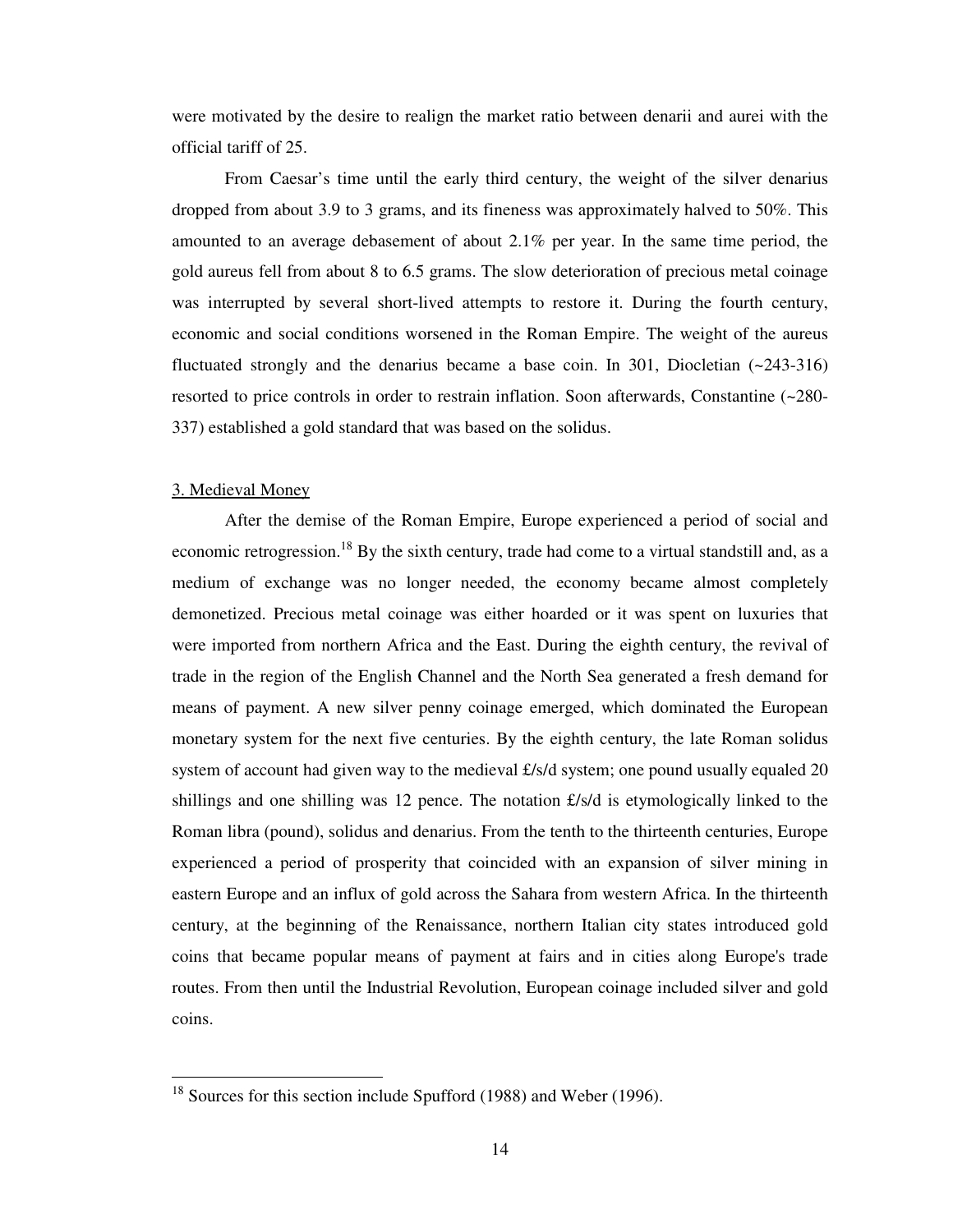Economic historians are often uncertain about the nature of medieval money. The difficulty is that it is usually not possible to establish a clear-cut relationship between pound money of account and a specific index coin. Knowledge of medieval monetary regulations is incomplete and medieval coins did not carry value marks in terms of £/s/d. As a consequence, many economic historians have been influenced by the idea that the pound was an 'abstract' or 'imaginary' unit of account whose purchasing power did not depend on that of an index coin. In particular, Einaudi (1937, 1953/36) insisted that the purchasing power of the pound was determined solely by "the common opinion of the people."<sup>19</sup>

The notion of abstract money of account does not provide an effective tool for the analysis of the medieval monetary system. The fact that it is now difficult to determine what coin acted as index coin does not mean that there was no index coin at all. In fact, the medieval monetary system strongly resembled that of ancient Greece. Reflecting the political fragmentation of medieval Europe, coins were supplied by a large number of mints that were controlled by small political entities with often interlocking spheres of influence – principalities, cities and church bodies. Coins did not carry value marks, allowing for market determined exchange rates. Therefore, imperfect coins could be used at their true metal weight, and silver and gold coins circulated side by side at variable exchange rates that reflected the market determined silver-gold ratio. Yet, although the unit of account was separate from the medium of exchange, pound money of account was not abstract. Instead, the official mint weight of an index coin, either through convention or some official decree, determined the purchasing power of each pound money of account.

Weber (1996) provides an econometric analysis of the monetary system of Basle during the late Middle Ages. Basle was a medium-sized city along the trade route from northern Italy across the Swiss Alps to Flanders and the Baltic, connecting the most prosperous regions of medieval Europe. The city was a significant commercial and political center within the loosely structured Holy Roman Empire (despite its name essentially Germany). A Church Council sat in Basle from 1431-37/48, which was attended by the Emperor in 1433-34. Coinage consisted of local silver pennies and foreign coins that had

 $19$  Van Werveke (1934) and de Roover (1948, pp. 220/221) questioned Einaudi's concept of imaginary money. Cipolla (1956, chs 4 and 5) discussed 'ghost moneys' in southern Europe. Lane and Mueller (1985, ch. 20) review the positions of economic historians on medieval pound moneys of account. White (1984) and Spufford (1988, Appendix II) reject the notion of abstract money.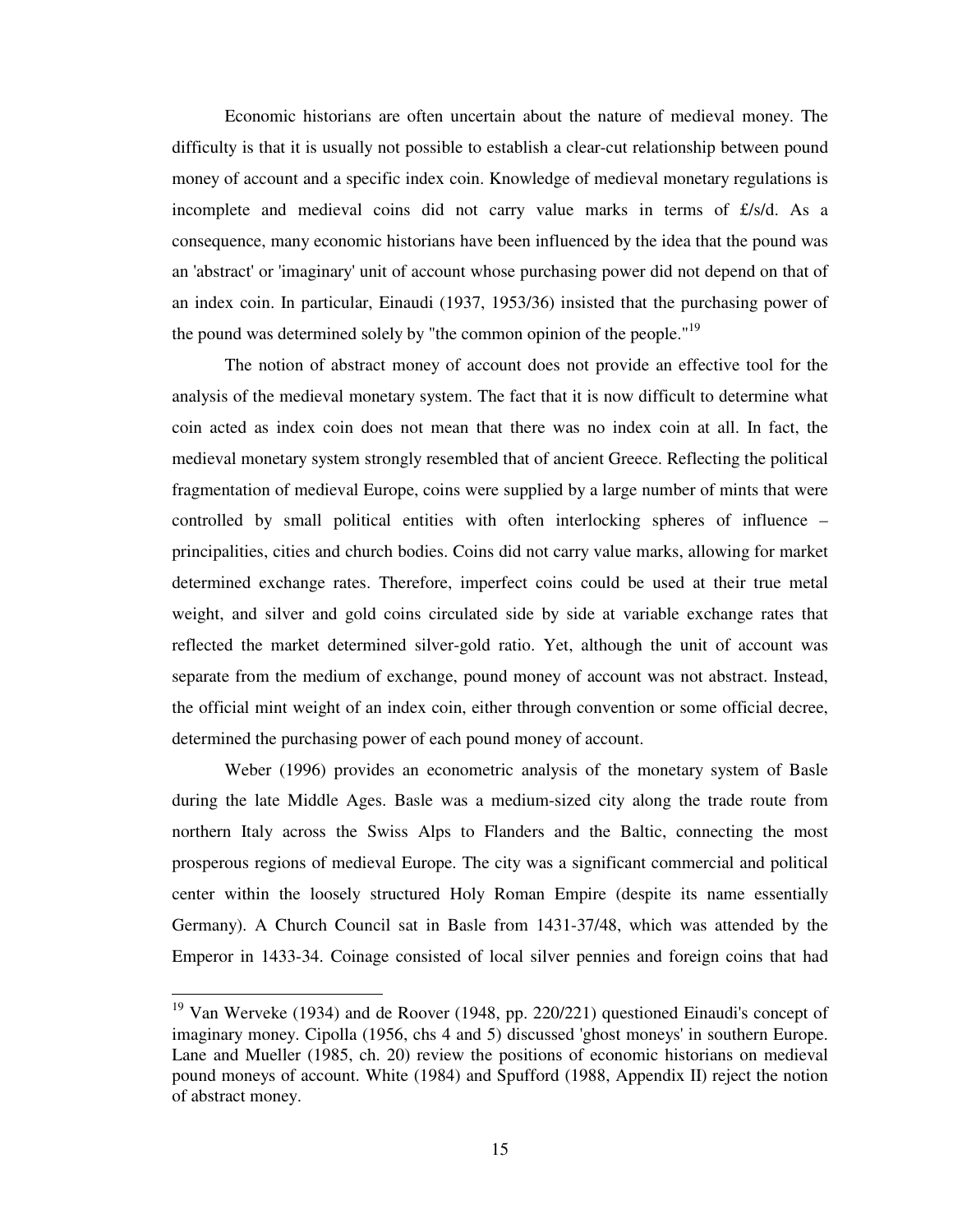been acquired through trade. Popular gold coins included florins and ducats from Italy, and German rhinegulden. Commodity prices were quoted in local pound money of account and payments were made in an assortment of coins whose exchange rates were also expressed in pound. The econometric analysis of exchange rates by Weber (1996) shows that the behavior of the pound price of gold, the pound price of silver, and the silver-gold ratio cannot be reconciled with the notion that nominal values were autonomous. Instead, Basle's monetary system was based on the local silver penny, supplemented by foreign gold coins whose value in terms of £/s/d was determined by the official mint weight of the penny.

A metallic monetary standard does not provide a safeguard against inflation because the monetary authority can debase the index coin by reducing its weight and fineness. Spufford (1988) graphed the price of gold in terms of local pound moneys of account in a dozen medieval cities and countries, and Redish (2000) provides new time series for France and England. Particular violent inflations, in some cases repeatedly, occurred in Bohemia, France, Flanders, Austria, Castille and Cologne, whereas the pound units of the Italian city states, Aragon and England remained quite stable. The motives of deliberate inflation included seigniorage during fiscal emergencies and the redistribution of wealth between social groups.<sup>20</sup> Since the nobility's income from feudal privileges was denominated in pound money of account, inflation shifted wealth away from the nobility to the ascendant mercantile class during the late Middle Ages. These inflationary episodes confirm that the government was in control of the mint weight of some index coin, manipulating it to its own advantage.

Debasements of the index coin, which produces inflation, must be distinguished from debasements of non-index coinage, which affects only exchange rates of coins. Medieval monetary authorities often interfered with currency markets, leading to Gresham type effects. Exchange rates between coins were fixed through official tariffs and not through explicit value marks. But this practice should not be overemphasized as enforcement of exchange rates was haphazard and eventually all coins traded at their true metal value. The monetary authorities imposed a seigniorage tax by issuing unmarked silver coins at overvalued rates, which were enforced in selective transactions. Not surprisingly, overvalued coins attracted

 $20$  Bordo (1986), Sussman (1993), Gandal and Sussman (1997), and Selgin and White (1999) stress the role of seigniorage in medieval public finance. Rolnick, Velde and Weber (1996)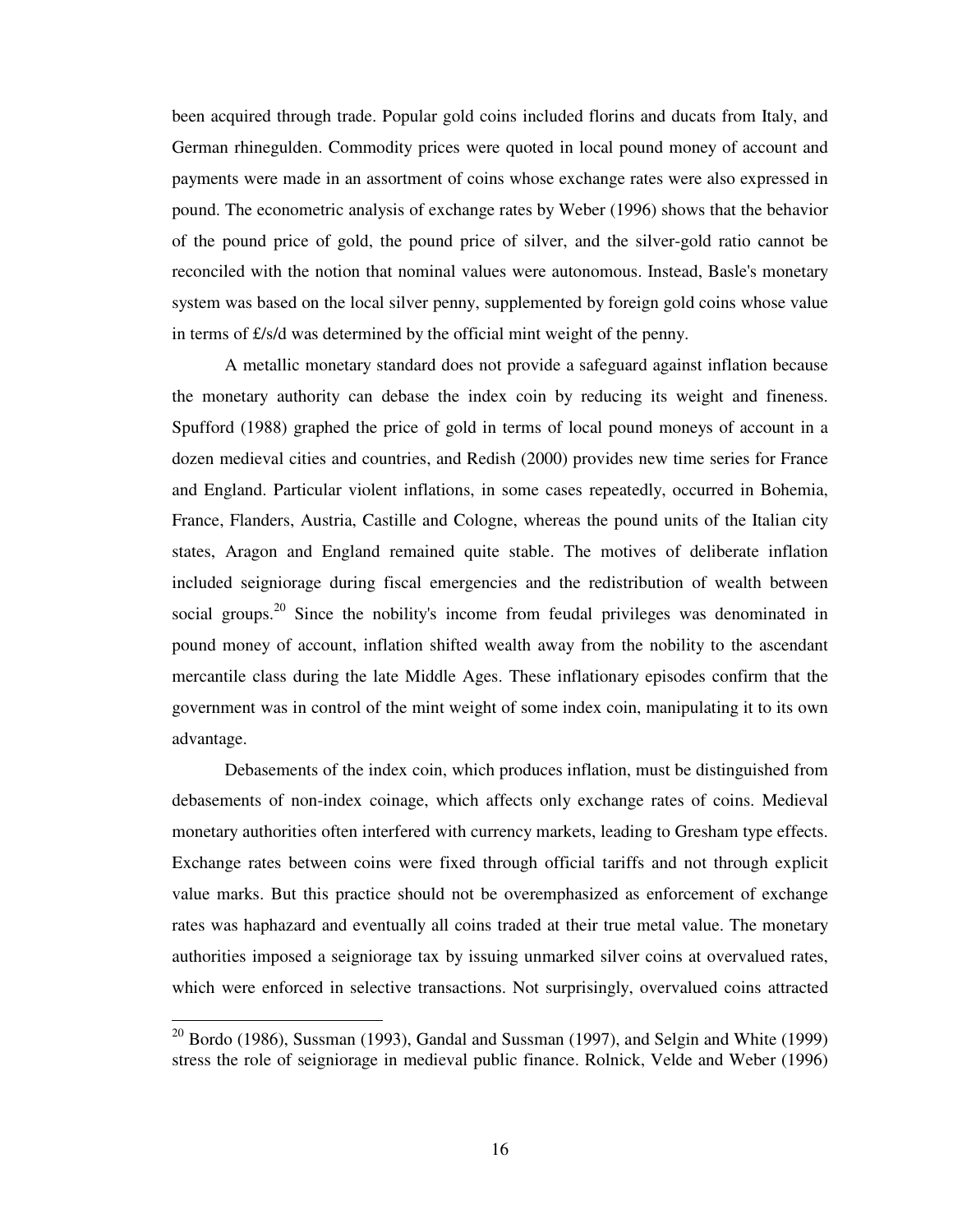profiteers who tried to appropriate some of the government's profit by clipping coins. Governments fought off this unwanted competition with severe punishments, without much success. As a consequence, the quality of medieval silver coins was extremely poor, wear and tear and maltreatment often reduced their weight by one third or more. The quality of gold coins was better than that of silver coins because high-value gold coins were used at their metal weight in international transactions.

#### 4. Coinage on the Eve of the Industrial Revolution

-

During the Middle Ages, most coins were manufactured by the method of striking, in which a blank piece of metal was placed between two dies and the upper die was struck with a hammer. Blanks were cut from cast metal rods that were hammered until they had the required thickness.<sup>21</sup> The basic process of coinage, producing blanks and striking coins, did not change until the introduction of the rolling mill and screw press in the fifteenth and sixteenth centuries. Redish (2000) observes that the advantage of these new minting technologies was an improved quality of coins, whereas they did not reduce minting cost. Despite the introduction of the rolling mill and screw press, the quality of circulating coins remained poor because coins deteriorated once they were put into circulation, and replacing them was too costly before the mechanization of the process of coinage. The deterioration of coins occurred through wear and tear and, in the presence of unrealistic official tariffs, deliberate tampering. After the Revolution of 1688, the English government adopted wide ranging fiscal and monetary reforms, which also involved a recoinage of silver coins in 1695. Since gold coins were officially overvalued, a de facto gold standard emerged, in which silver coins were used as means of payment only if they were worn or abused. Complaints about the low quality of British silver coins were frequent in the eighteenth century. Lord Liverpool (1805) reckoned that the average shilling had lost perhaps one sixth of its full weight and the average sixpence one quarter by  $1760$ .<sup>22</sup>

question the effectiveness of debasements, and Redish (2000) downplays the seigniorage motive for inflation.

<sup>&</sup>lt;sup>21</sup> Some base metal coins whose exact metal weight was unimportant were directly cast. In Roman times, the blanks were cast and their weight was adjusted. See Cooper (1988) for technical information on the process of coinage.

 $22$  Craig (1953) includes sources on the wear of English coins back to the thirteenth century.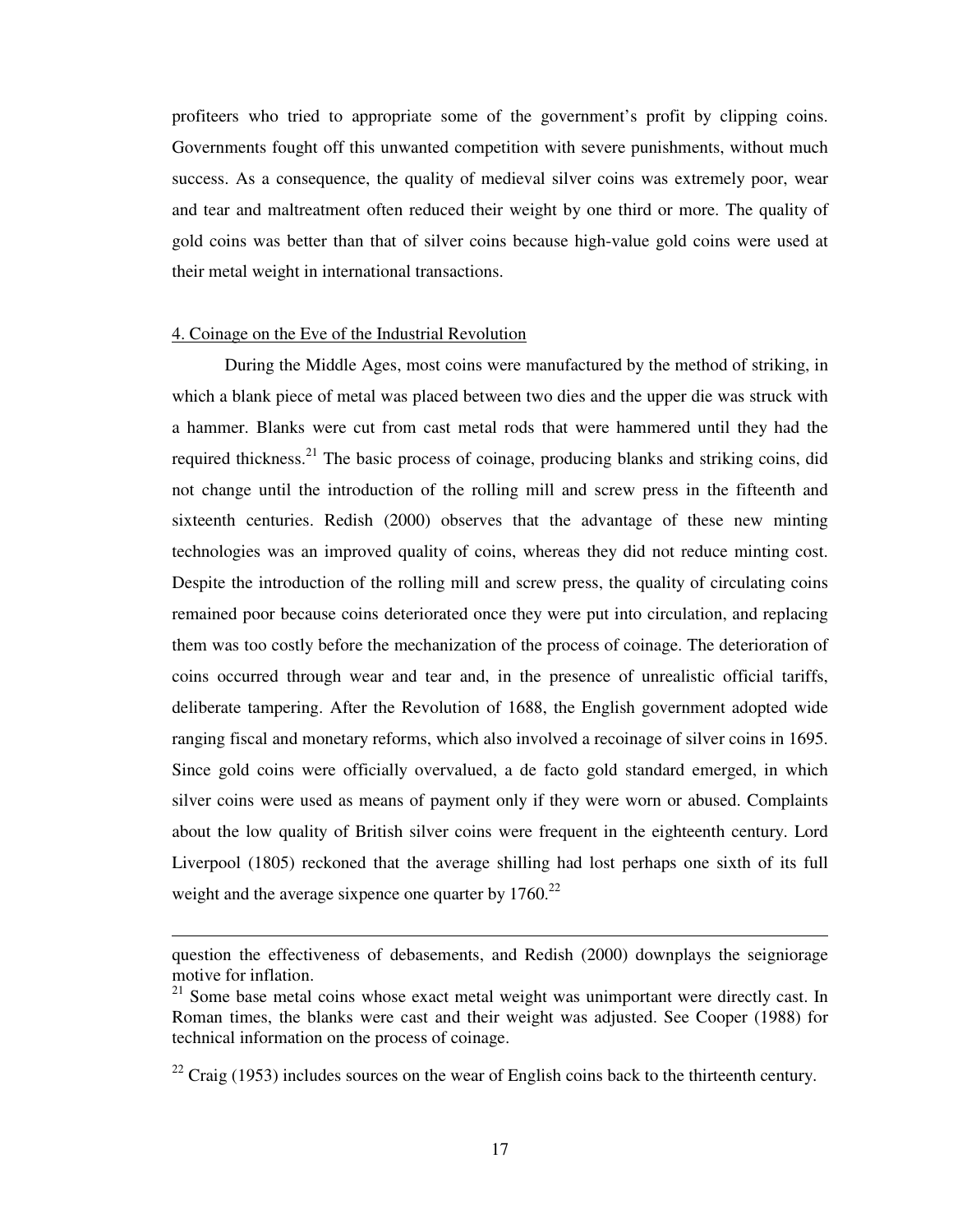The following anonymous account tells of fraudulent practices that were widespread in Great Britain during the eighteenth century, "my grandfather was a shorter … by which is meant a gentleman who shortens or reduces the current coin of these realms, for which practice he was scragg'd, that is, hung by the scrag of the neck … (he) shortened the coin of this country by three processes. By aquafortis, by clipping, and by filing. Filing and clipping he employed in reducing all kinds of coin, whether gold or silver; but aquafortis he used merely in reducing gold coin … By laying a guinea in aquafortis for twelve hours he could filch from it to the value of ninepence … the aquafortis eating the gold away and leaving it like a sediment in the vessel … From a five-shilling piece … he would file or clip to the value of fivepence, and from lesser coin in proportion" (Cooper 1988, pp. 42 and 125). But even in the absence of unrealistic exchange rates and abuse, it was too costly to replace worn pieces as long as the process of coinage remained a laborious process with few economies of scale.

A coin has three surfaces that may all carry designs – the top, the bottom and the narrow rim around the edge. The traditional method of coinage, striking, stamped an imprint on the top and bottom. In the eighteenth century, it became practical to protect coins against filing and clipping by putting designs on the rim. More importantly, the invention of industrial coining presses produced a quality improvement in coin circulation between 1780 and 1820. Matthew Boulton, who collaborated with James Watt, constructed a steam driven coining press in England in the 1780s. Paul Gengembre and Jean-Pierre Droz, both of the Paris Mint, designed mechanisms that automatically fed blanks and extracted coins. In 1817, Diedrich Uhlhorn, who had worked as engineer at the Dusseldorf Mint, patented the knuckle press, which had many applications in the metal-working industry besides coinage. The mechanization of mints improved the quality of coins for two reasons: it increased the standardization of coins and, by reducing minting cost, it made it economically feasible to replace worn pieces.

#### 5. Nineteenth Century Bimetallism

Before the Industrial Revolution, the unit of account was separate from the medium of exchange because the quality of coins was poor. All coins, including the index coin, circulated at market determined exchange rates that were expressed in terms of the official mint weight of the index coin. The index coin stayed on an equal footing with other coins as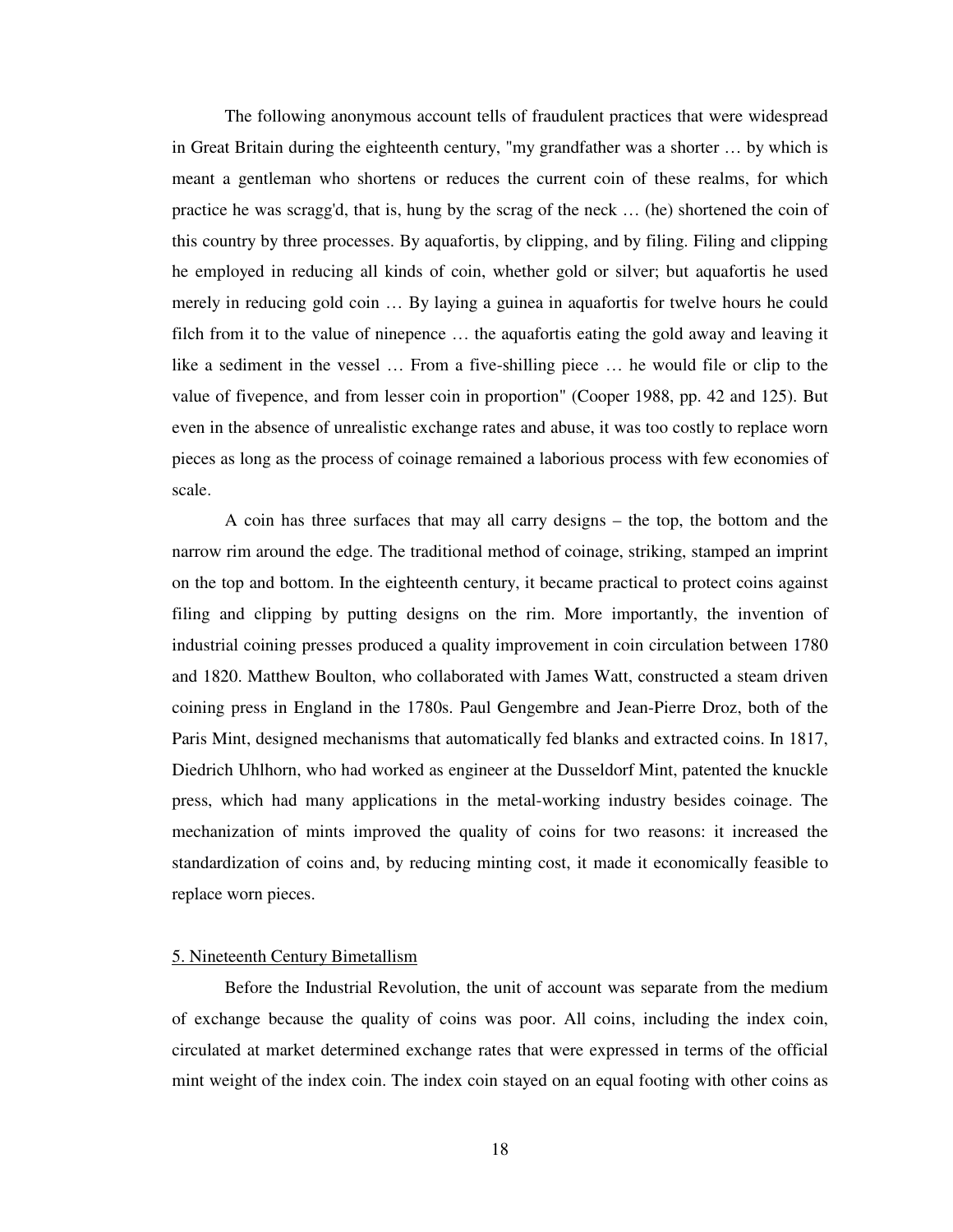medium of exchange until the quality improvement in coinage during the Industrial Revolution. Afterwards, the index coin and its multiples and fractions all circulated by tale. The unit of account function and medium of exchange function of the index coin fused, giving it a decisive advantage as medium of exchange. If the monetary unit was defined in terms of silver, all silver coins circulated by tale, while gold coins continued to trade at exchange rates that depended on the market determined silver-gold ratio. In this situation, silver coins gained an advantage as medium of exchange because their ability to pass by tale reduced transaction costs. Vice versa, gold coins became the primary medium of exchange if the monetary unit was defined in terms of gold. The quality improvement in coinage accounted for the transformation of the monetary system from pre-industrial bimetallism to de facto monometallism at the turn of the eighteenth to the nineteenth centuries. Value marks played no role in the demise of pre-industrial bimetallism, although they accounted for the difficulties of nineteenth century bimetallism. The unit of account function and medium of exchange function of the index coin would have fused with or without the use of value marks. Actually, the introduction of value marks is just another indication of the quality improvement in coins because it seems natural to put value marks on high quality coins that circulate by tale. Thus, technological advance in the process of coinage explains both the emergence of de facto monometallism and the adoption of value marks.

The demise of bimetallism during the Industrial Revolution may be thought of as having occurred in two steps. First, the quality improvement in coinage gave rise to de facto monometallism by fusing the unit of account function of the index coin with the medium of exchange function. The ability to circulate by tale gave the index coin and its multiples and fractions a decisive advantage as medium of exchange. Second, the use of value marks representing a single monetary unit engendered fixed exchange rates between silver and gold coins. This created an alternating bimetallic standard in which, depending on market conditions, the make of the currency shifted between silver and gold. The first step, the emergence of de facto monometallism, was an unavoidable consequence of technological advance in the process of coinage during the Industrial Revolution. The second step, the formation of an alternating bimetallic standard, was not strictly necessary because there was no need to put unitary value marks representing a single monetary unit on both silver and gold coins. However, transaction costs precluded a system of parallel currencies in which silver and gold coinage – each carrying its own set of value marks representing different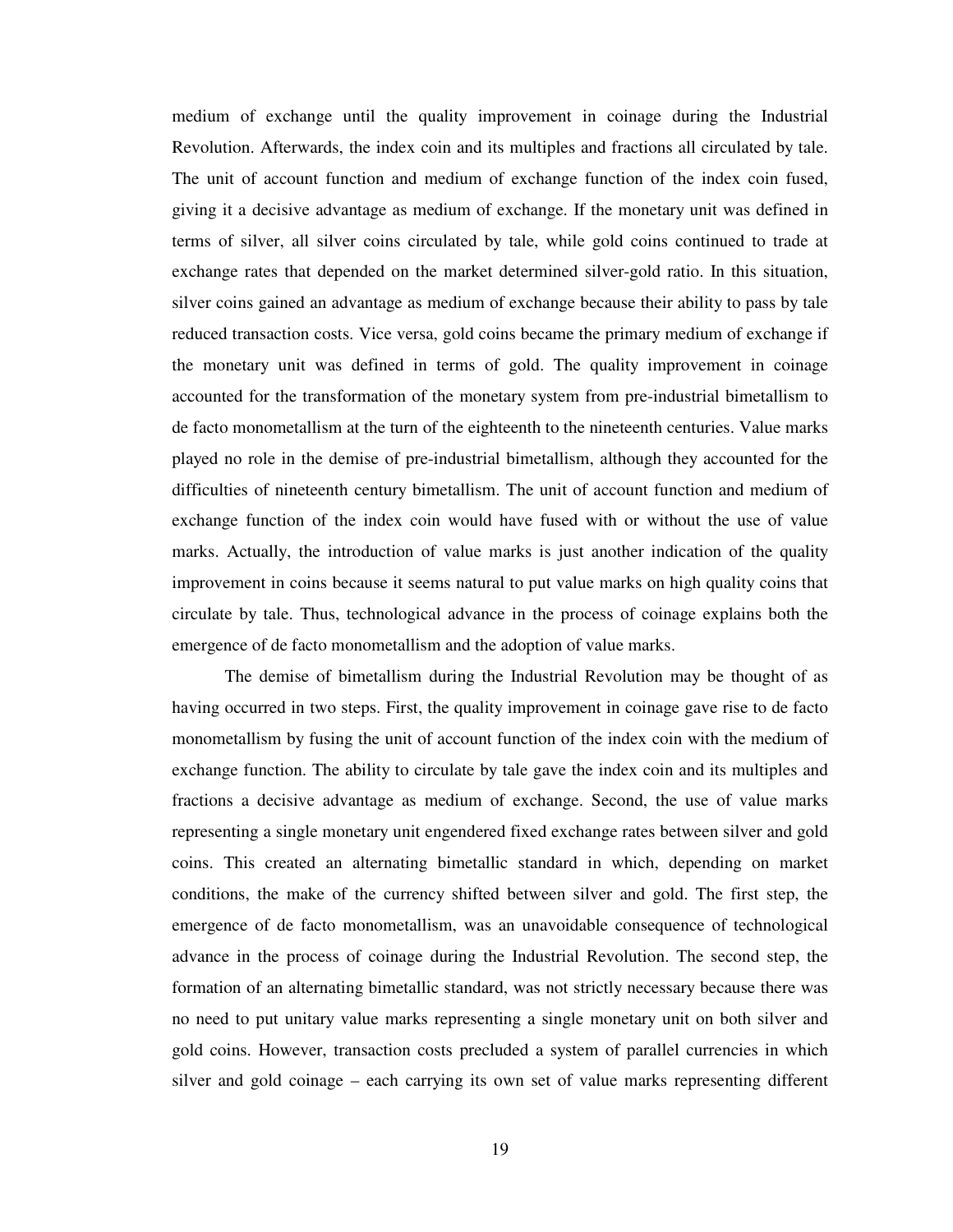monetary units – would have circulated at market determined exchange rates relative to each other. $23$ 

### 6. Conclusion

-

The main objective of this study is to show that the concept of index coin is fruitful in the analysis of the vast amount of source material that has been collected by monetary historians and numismatists. The notion of index coin is a theoretical construct whose merit can be established only by applying it in historical monetary research. The index coin hypothesis is attractive because it employs economic theory: standard price theory explains the exchange value of a unit of monetary metal, and the official mint weight of the index coin anchors the purchasing power of the unit of account. There exists no competing hypothesis in the literature on monetary history and numismatics that is equally successful in explaining the operation of a metallic monetary standard with heterogeneous coinage. The hypothesis of an abstract unit of account caused hopeless confusion among monetary historians and numismatists. Most monetary historians have discarded the notion of an abstract unit of account because, after decades of research, it has turned out to be a hindrance to the understanding of metallic monetary standards, instead of a help.

Monetary economists have neglected the history of bimetallism. This is hard to understand because bimetallism completely dominated monetary history, accounting for about nine-tenths of it. The history of money is the history of bimetallism. The lack of a satisfactory analysis of pre-industrial bimetallism exposes a gap in monetary economics that requires an explanation. Three tacit assumptions render modern monetary economics unsuitable for the analysis of early monetary systems. Monetary economists take it for granted that money is both unit of account and medium of exchange; currency is viewed as a homogenous aggregate whose components exchange at par; and the supply conditions of money are stripped down to the bare minimum, often involving only paper money that is supplied at no cost by the government. All three assumptions are appropriate abstractions in

 $23$  Transaction costs also precluded a bimetallic system in which, say, value marks were put only on silver coins, allowing them to pass at par, while unmarked gold coins continued to circulate at market determined exchange rates. A bimetallic system in which one type of coin did not carry value marks was proposed during the public debate preceding the enactment of the subsidiary coinage bill in the United States in 1853 (See Martin (1973), footnote 69).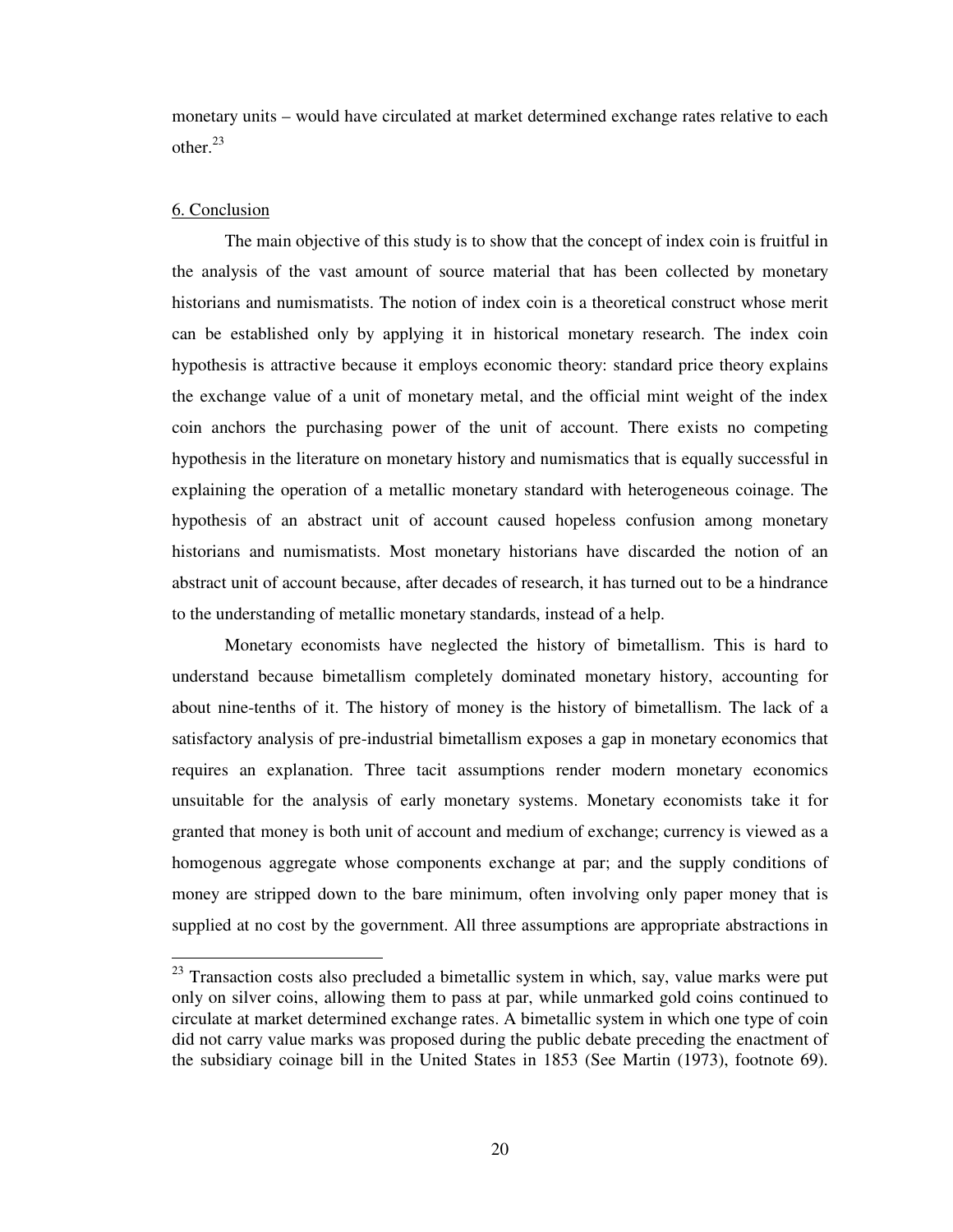the modern world, facilitating the analysis of national monetary systems that are run by central banks. However, these assumptions have been detrimental to the understanding of bimetallism and its transformation during the Industrial Revolution. Before the Industrial Revolution the unit of account was separate from the medium of exchange, local currency consisted of a multitude of coins whose exchange rates were market determined, and currency was supplied competitively by a large number of mints at nontrivial costs.

Bimetallism had become a dysfunctional relic by the early nineteenth century, although it lingered on for another seventy years. Sporadic changes between gold and silver coinage accounted for monetary instability. A switch from gold to silver increased the demand for bank notes and sight deposits relative to coins because heavy silver coins were inconvenient in commercial transactions. This produced an influx of funds into the banks that led to an expansion of credit. A change from silver to gold had the opposite effect, reducing bank reserves and credit. Despite the shortcomings of nineteenth century bimetallism, silver mining interests strongly lobbied for the maintenance of bimetallism, in particular in the United States.<sup>24</sup> But genuine bimetallism remained elusive because it was no longer supported by the fundamental technological and institutional conditions governing the process of coinage. In 1934, the United States made an ill-advised, last attempt to restore bimetallism, preparing for silver coinage by buying huge quantities of silver. As a consequence, the world price of silver increased, inducing an overvaluation of the silver currencies of China and India. This contributed to the ruin of the Chinese monetary system at a critical juncture of Chinese history.<sup>25</sup>

This study sheds light on a recent strand of monetary research that deals with laissezfaire monetary systems. Hayek (1976/78) proposed that currencies should be issued competitively in order to achieve price stability. Accordingly, it has been argued that Europe

White (1984) suggested that transaction costs lead to a single unit of account in a competitive monetary system.

 $24$  Friedman and Schwartz (1963, pp. 113-119) discuss the 'Politics of Silver' in the United States.

<sup>&</sup>lt;sup>25</sup> Cassel (1936, ch. 7) and Friedman (1992, ch. 7) criticize American silver policy during the Great Depression in the 1930s.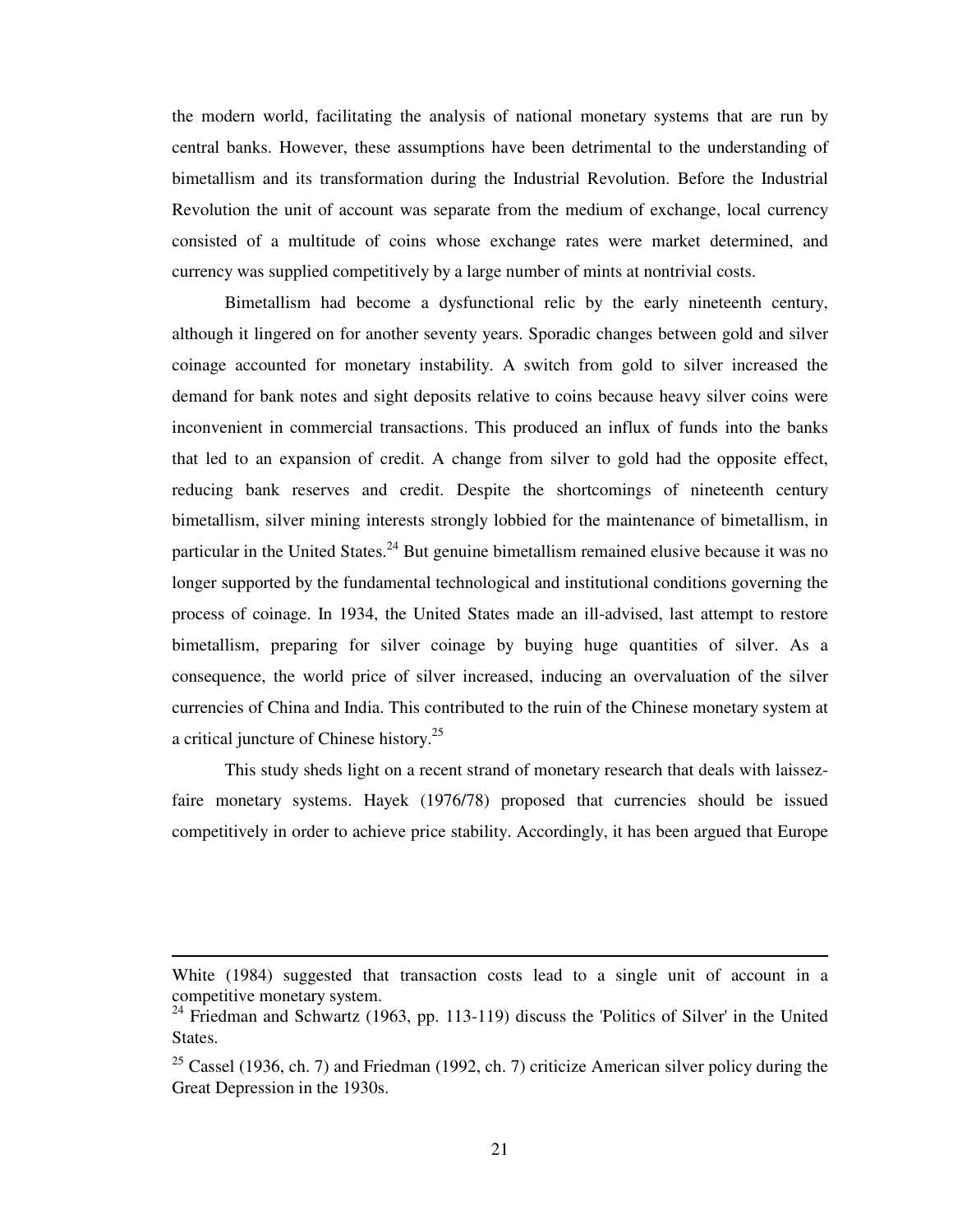should adopt a system of parallel currencies, instead of a single monetary unit.<sup>26</sup> The preceding analysis shows that the concept of parallel currencies is ahistoric and implausible. Before the Industrial Revolution, there existed a strong tendency toward a single unit of account in the form of an index coin within an economic area, although mixed media of exchange were common.<sup>27</sup> The tendency toward a uniform unit of account within a single economic area is a key feature of monetary history. Yet, the emergence of a single unit of account defeats the purpose of competitive currency schemes. The adoption of a single unit of account in Europe has been successful because it fits a well established historical pattern.

 $26$  Selgin and White (1994) review the literature on laissez-faire monetary systems. Salin (1984), Vaubel (1990) and De Grauwe (1997, pp. 165-170) deal with the parallel currency approach to European monetary unification.

 $27$  In China the tael system of account survived until the twentieth century. Like preindustrial European pound units, tael units represented fixed amounts of silver. There were many local tael units, but usually a single unit of account prevailed in a city. King (1965) deals with the tael system during the second half of the nineteenth century. Glahn (1996) discusses Chinese money and monetary policy from 1000 to 1700.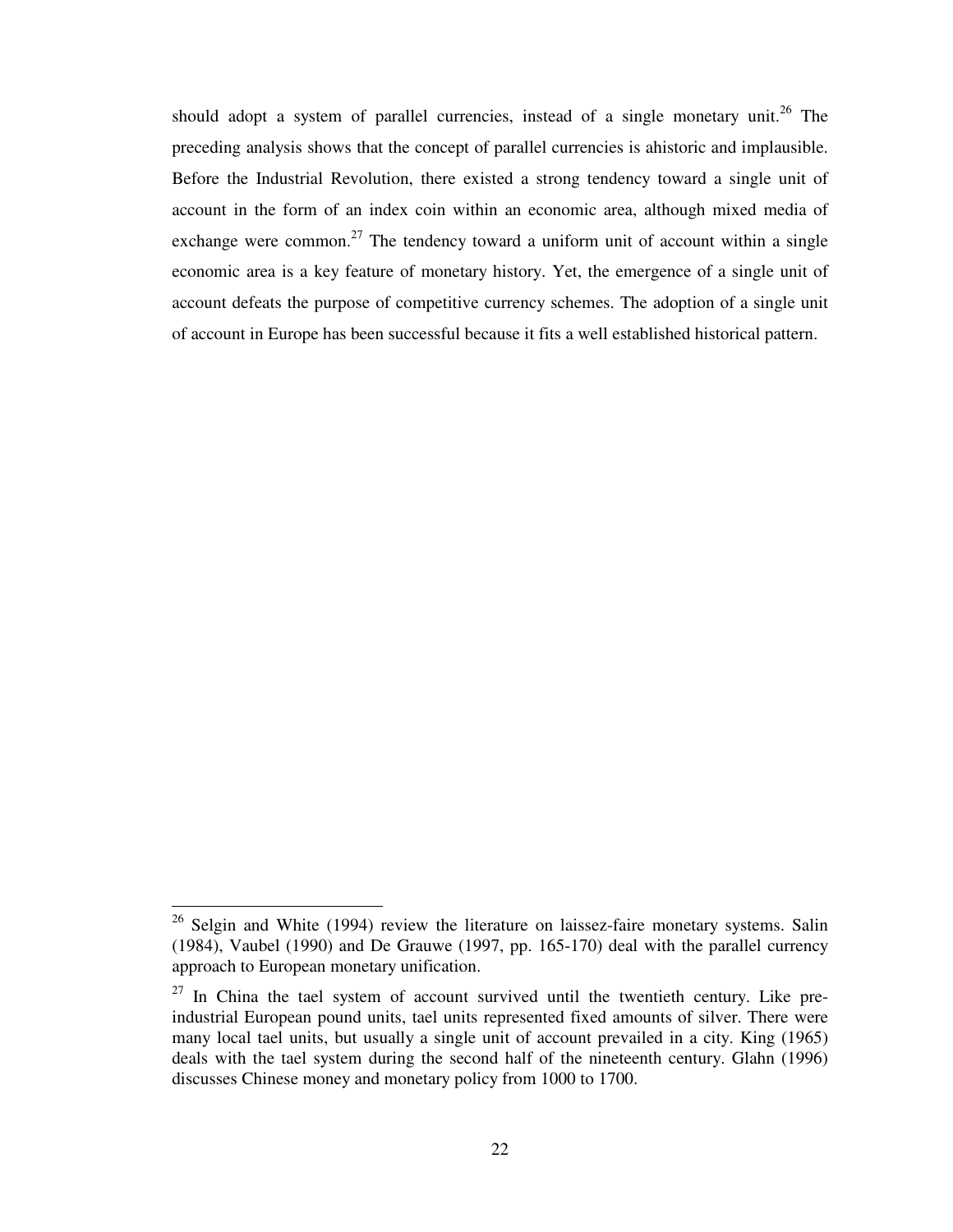References

- Barro, R.J. "Money and the Price Level under the Gold Standard." *Economic Journal* 89 (March 1979): 13-33.
- Bordo, M.D. "Money, Deflation and Seigniorage in the 15<sup>th</sup> Century." *Journal of Monetary Economics* 18 (November 1986): 337-46.
- Burnett, A. *Coinage in the Roman World*. London: Seaby, 1987.
- Burns, A.R. *Money and Monetary Policy in Early Times*. London: Kegan Paul, Trench, Trubner (New York: Alfred A. Knopf), 1927.
- Carradice, I. and Price, M.. *Coinage in the Greek World*. London: Seaby, 1988.
- Cassel, G.. *The Downfall of the Gold Standard*. Oxford: Clarendon Press, 1936.
- Cipolla, C.M. *Money, Prices and Civilization in the Mediterranean World*. Princeton: Princeton University Press, 1956.
- Collis, J. *The European Iron Age*. London: B.T. Batsford, 1984.
- Cooper, D.R. *The Art and Craft of Coinmaking. A History of Minting Technology*. London: Spink & Son, 1988.
- Craig, J. *The Mint. A History of the London Mint from AD 287 to 1948*. Cambridge: At the University Press, 1953.
- Crawford, M.H. *Roman Republican Coinage*. Vol. I and II. Cambridge: Cambridge University Press, 1974.
- Crawford, M.H. *Coinage and Money Under the Roman Republic*. London: Methuen & Co., 1985.
- Dowd, K. "The Analytics of Bimetallism." *The Manchester School of Economic & Social Studies* 64 (September 1996): 281-97.
- Eichengreen, B.J. *Globalizing Capital. A History of the International Monetary System*. Princeton: Princeton University Press, 1996.
- Einaudi, L. "The Theory of Imaginary Money from Charlemagne to the French Revolution." In Lane F.C. and Riemersma J.C. (eds). *Enterprise and Secular Change*. London: Allen and Unwin, 1953 ("Teoria della moneta immaginaria net tempo da Carlomagno all rivoluzione francese." *Rivista di storia economica* (1936).)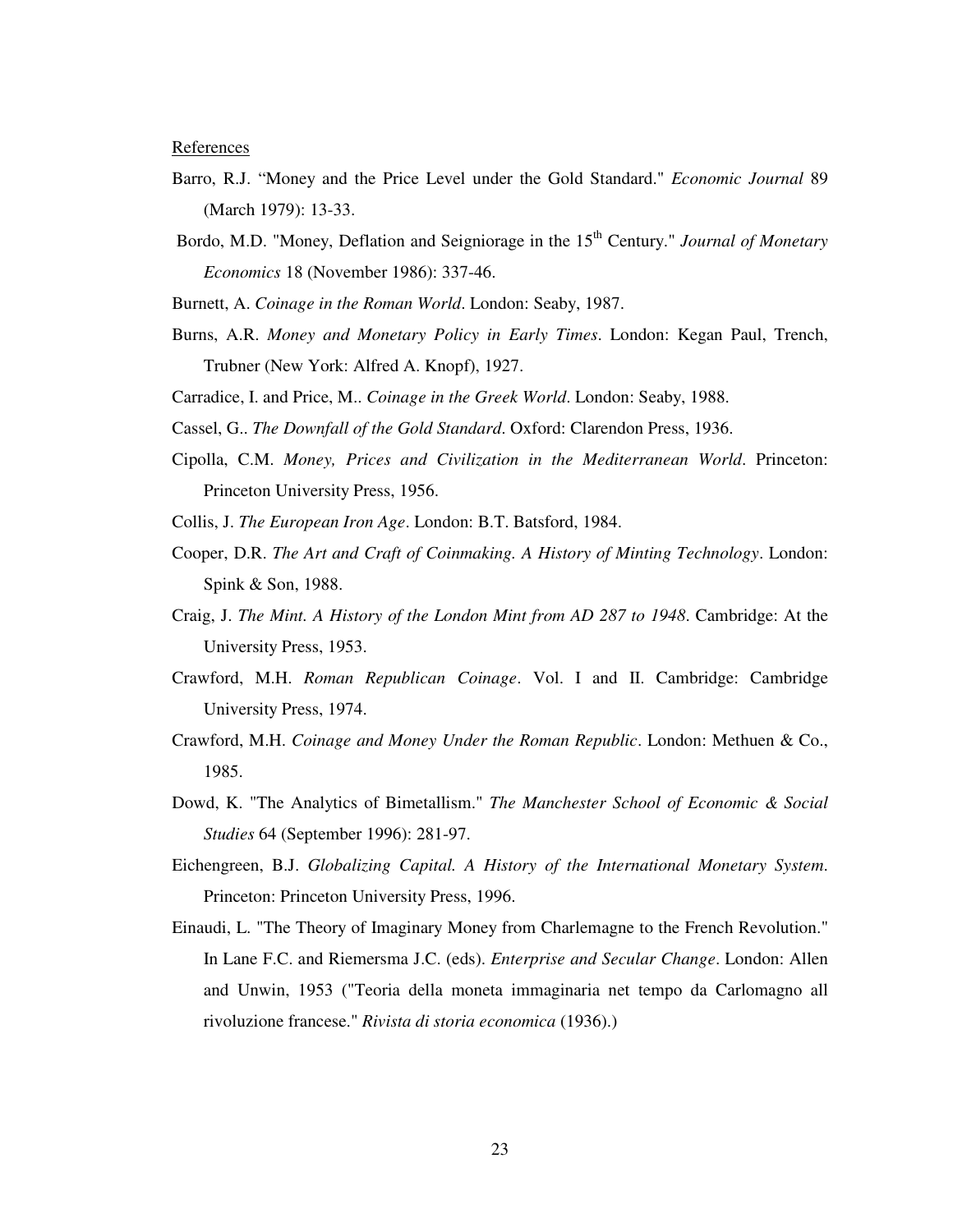- Einaudi, L. "The Medieval Practice of Managed Currencies." In Gayer, A.D.. *The Lessons of Monetary Experience*. Essays in Honour of Irving Fisher. London: Allen & Unwin, 1937.
- Flandreau, M. "The French Crime of 1873: An Essay on the Emergence of the International Gold Standard, 1870-1880." *The Journal of Economic History* 56 (December 1996): 862-97.
- Flandreau, M. *The Glitter of Gold*. Oxford: Oxford University Press, 2004.
- Friedman, M. "Commodity-Reserve Currency." *Journal of Political Economy* 59 (June 1951): 203-32.
- Friedman, M. "The Crime of 1873." *Journal of Political Economy* 98 (December 1990): 1159-94. (a)
- Friedman, M. "Bimetallism Revisited." *Journal of Economic Perspectives* 4 (Fall 1990): 85- 104. (b)
- Friedman, M. "FDR, Silver, and China." *Journal of Political Economy* 100 (February 1992): 62-83.
- Friedman, M. and Schwartz, A.J. *A Monetary History of the United States, 1867-1960*. Princeton: Princeton University Press.
- Gallarotti, G.M. "The Scramble for Gold: Monetary Regime Transformation in the 1870s." In Bordo, Michael D. and Capie, Forrest (eds.). *Monetary Regimes in Transition*. Cambridge: Cambridge University Press, 1994.
- Gandal, N. and Sussman, N. "Asymmetric Information and Commodity Money: Tickling the Tolerance in Medieval France." *Journal of Money, Credit and Banking* 29 (November 1997): 440-57.
- von Glahn, R. *Fountain of Fortune: Money and Monetary Policy in China. 1000-1700*. Berkeley: University of California Press, 1996.
- de Grauwe, P. *The Economics of Monetary Integration*. 3<sup>rd</sup> ed., Oxford: Oxford University Press, 1997.
- Harl, K.W. *Coinage in the Roman Economy, 300 B.C. to A.D. 700*. Baltimore: The Johns Hopkins University Press, 1996.
- Hayek, F.A. *Denationalisation of Money*. London: the Institute of Economic Affairs, 1976/78.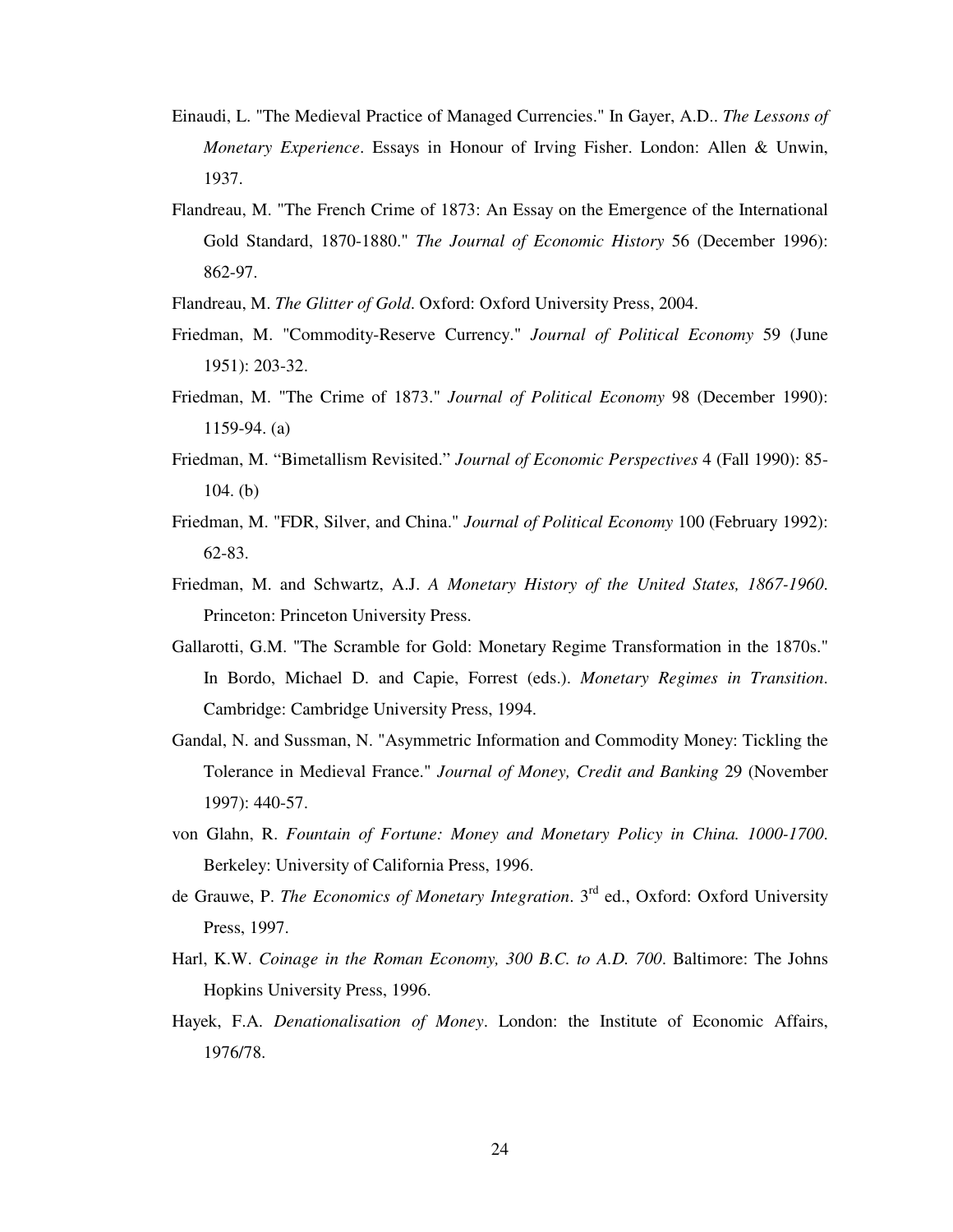- Heichelheim, F. Wirtschaftliche Schwankungen der Zeit von Alexander bis Augustus. Jena: Gustav Fischer, 1930.
- King, F.H. *Money and Monetary Policy in China, 1845-1895*. Cambridge, MA: Harvard University Press, 1965.
- Lane, F.C. and Mueller, Reinhold C. *Money and Banking in Medieval and Renaissance Venice. Coins and Moneys of Account*. Vol. I. Baltimore: John Hopkins University Press, 1985.
- Liverpool, C.J. *A Treatise on the Coin of the Realm*. Oxford: At the University Press, 1805.
- Marshall, A. "Remedies for Fluctuations of General Prices." *Contemporary Review* 51 (March 1887). (Reprinted in Pigou, A.C. (ed.). *Memorials of Alfred Marshall*. London: Macmillan, 1925.)
- Martin, D.A. "1853: The End of Bimetallism in the United States." *The Journal of Economic History* 33 (December 1973): 825-44.
- McCallum, B.T. "The Gold Standard: A Commodity Money System." In *Monetary Economics*. New York: Macmillan, 1989, (ch. 7).
- Melville-Jones, J.R. *A Dictionary of Ancient Greek Coins*. London: B.A. Seaby, 1986
- Melville-Jones, J.R. *A Dictionary of Ancient Roman Coins*. London: B.A. Seaby, 1990.
- Melville-Jones, J.R. *Testimonia Numaria*. Vol I. London: Spink, 1993.
- Mommsen, T. *Geschichte des Römischen Münzwesens*. Berlin: Weidman, 1860. (Reprinted by Akademische Druck u. Verlagsanstalt, Graz, 1956)
- Nash, D.. *Coinage in the Celtic World*. London: Seaby, 1987.
- Niehans, J. "Commodity Money." In *The Theory of Money.* Baltimore: Johns Hopkins University Press, 1978.
- Oppers, S.E. "Was the Worldwide Shift to Gold Inevitable? An Analysis of the End of Bimetallism." *Journal of Monetary Economics* 37 (February 1996): 143-62.
- Redish, A. "The Evolution of the Gold Standard in England." *Journal of Economic History* 50 (December 1990): 789-805.
- Redish, A. "The Persistence of Bimetallism in Nineteenth-Century France." *The Economic History Review* 48 (November 1995): 717-36.
- Redish, A. *Bimetallism: An Economic and Historical Analysis*. Cambridge: Cambridge University Press, 2000.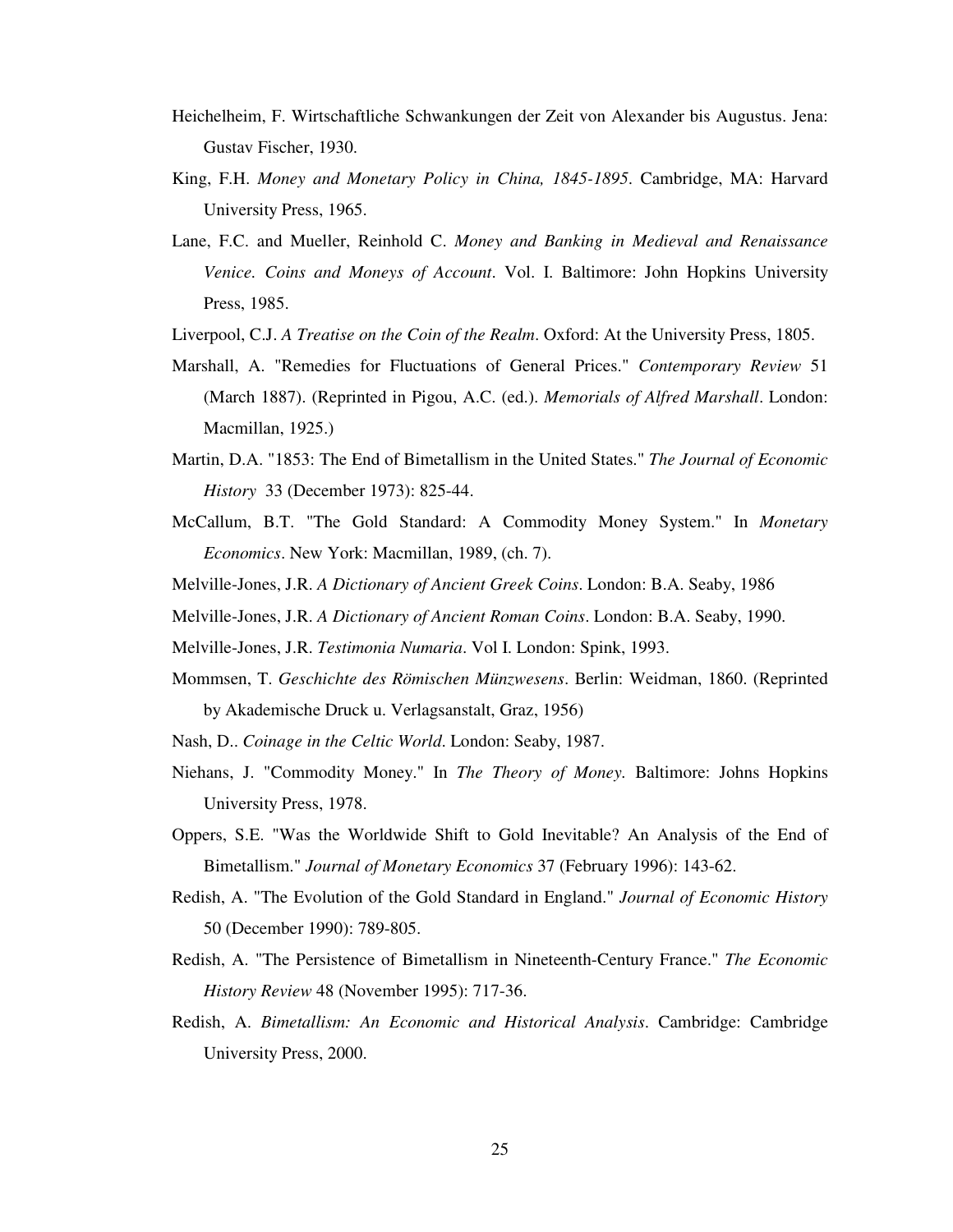- Rolnick, A.J., Velde, F.R. and Weber, W.E. "The Debasement Puzzle: An Essay on Medieval Monetary History." *The Journal of Economic History* 56 (December 1996): 789-808.
- Rolnick, A.J. and Weber, W.E. "Gresham's Law or Gresham's Fallacy?" *Journal of Political Economy* 94 (February 1986): 185-200.
- de Roover, R. *Money, Banking, and Credit in Medieval Bruges: Italian Merchant-Bankers, Lombards, and Money Changers*. Cambridge, MA: Medieval Academy of America, 1948.
- Salin, P. (ed.) *Currency Competition and Monetary Union*. The Hague: Martinus Nijhoff, 1984.
- Sargent, T.J. and Smith, B.D. "Coinage, Debasements, and Gresham's Laws." *Economic Theory* 10 (August 1997): 197-226.
- Sargent, T.J. and Velde, F.R. "*The Big Problem of Small Change*." Princeton: Princeton University Press, 2002.
- Selgin, G. "Steam, Hot Air, and Small Change: Matthew Boulton and the Reform of Britain's Coinage." *Economic History Review* LVI (August 2003): 478-509.
- Selgin G. and White, L.H. "How Would the Invisible Hand Handle Money?" *Journal of Economic Literature* 32 (December 1994): 1718-49.
- Selgin G. and White, L.H. "A Fiscal Theory of Government's Role in Money." *Economic Inquiry* 37 (January 1999): 154-165.
- Spufford, P. *Money and Its Use in Medieval Europe*. Cambridge: Cambridge University Press, 1988.
- Sussman, N. "Debasements, Royal Revenues, and Inflation in France During the Hundred Years' War, 1415-1422." *The Journal of Economic History* 53 (March 1993): 44-70.
- Vaubel, R. "Currency Competition and European Monetary Integration." *Economic Journal* 100 (1990): 936-46.
- Weber, E.J. "'Imaginary' or 'Real' Moneys of Account in Medieval Europe? An Econometric Analysis of the Basle Pound, 1365-1429." *Explorations in Economic History* 33 (1996): 479-95.
- van Werveke, H. "Monnaie de compte et monnaie reelle." *Revue belge de philologie et d'historie* 13 (1934): 123-52 (Reprinted in *Miscellanea Mediavalia*, Ghent, 1968).